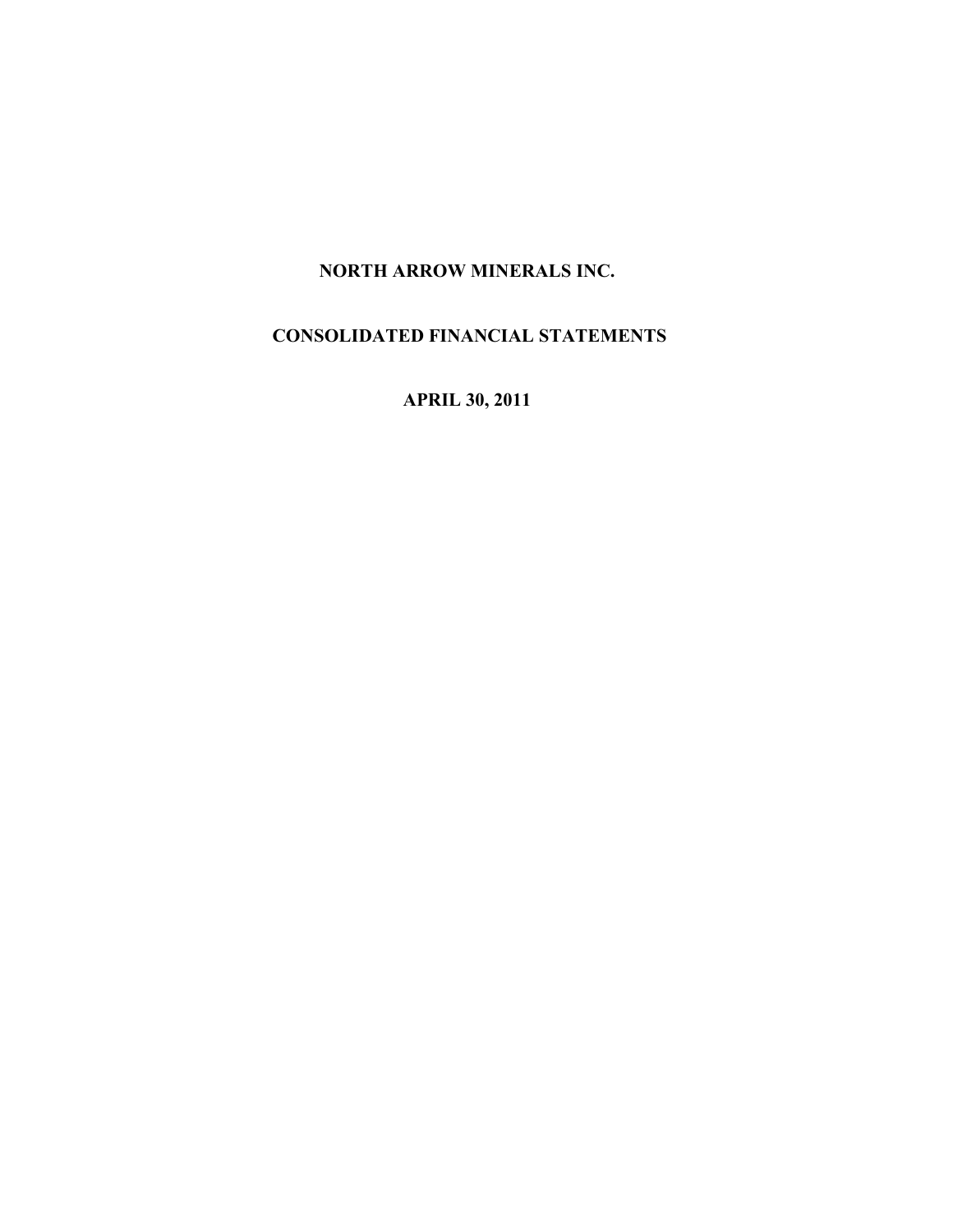# $D_{\text{AVIDSON}} \&$  COMPANY LLP <u>—</u> chartered Accountants  $=$

# **INDEPENDENT AUDITORS' REPORT**

To the Shareholders of North Arrow Minerals Inc.

We have audited the accompanying consolidated financial statements of North Arrow Minerals Inc. which comprise the consolidated balance sheets as at April 30, 2011 and 2010 and the consolidated statements of operations and deficit. comprehensive loss and cash flows for the years then ended, and a summary of significant accounting policies and other explanatory information.

# **Management's Responsibility for the Consolidated Financial Statements**

Management is responsible for the preparation and fair presentation of these consolidated financial statements in accordance with Canadian generally accepted accounting principles, and for such internal control as management determines is necessary to enable the preparation of consolidated financial statements that are free from material misstatement, whether due to fraud or error.

# **Auditors' Responsibility**

Our responsibility is to express an opinion on these consolidated financial statements based on our audits. We conducted our audits in accordance with Canadian generally accepted auditing standards. Those standards require that we comply with ethical requirements and plan and perform the audit to obtain reasonable assurance about whether the financial statements are free from material misstatement.

An audit involves performing procedures to obtain audit evidence about the amounts and disclosures in the consolidated financial statements. The procedures selected depend on the auditors' judgment, including the assessment of the risks of material misstatement of the consolidated financial statements, whether due to fraud or error. In making those risk assessments, the auditor considers internal control relevant to the entity's preparation and fair presentation of the consolidated financial statements in order to design audit procedures that are appropriate in the circumstances, but not for the purpose of expressing an opinion on the effectiveness of the entity's internal control. An audit also includes evaluating the appropriateness of accounting policies used and the reasonableness of accounting estimates made by management, as well as evaluating the overall presentation of the consolidated financial statements.

We believe that the audit evidence we have obtained in our audits is sufficient and appropriate to provide a basis for our audit opinion.

# **Opinion**

In our opinion, these consolidated financial statements present fairly, in all material respects, the financial position of North Arrow Minerals Inc. as at April 30, 2011 and 2010 and the results of its operations and its cash flows for the years then ended in accordance with Canadian generally accepted accounting principles.

# **Emphasis of Matter**

Without qualifying our opinion, we draw attention to Note 1 in the consolidated financial statements which describes conditions and matters that indicate the existence of a material uncertainty that may cast significant doubt about North Arrow Minerals Inc.'s ability to continue as a going concern.

# "DAVIDSON & COMPANY LLP"

Vancouver, Canada

August 25, 2011



Chartered Accountants

1200 - 609 Granville Street, P.O. Box 10372, Pacific Centre, Vancouver, B.C., Canada V7Y 1G6 Telephone (604) 687-0947 Fax (604) 687-6172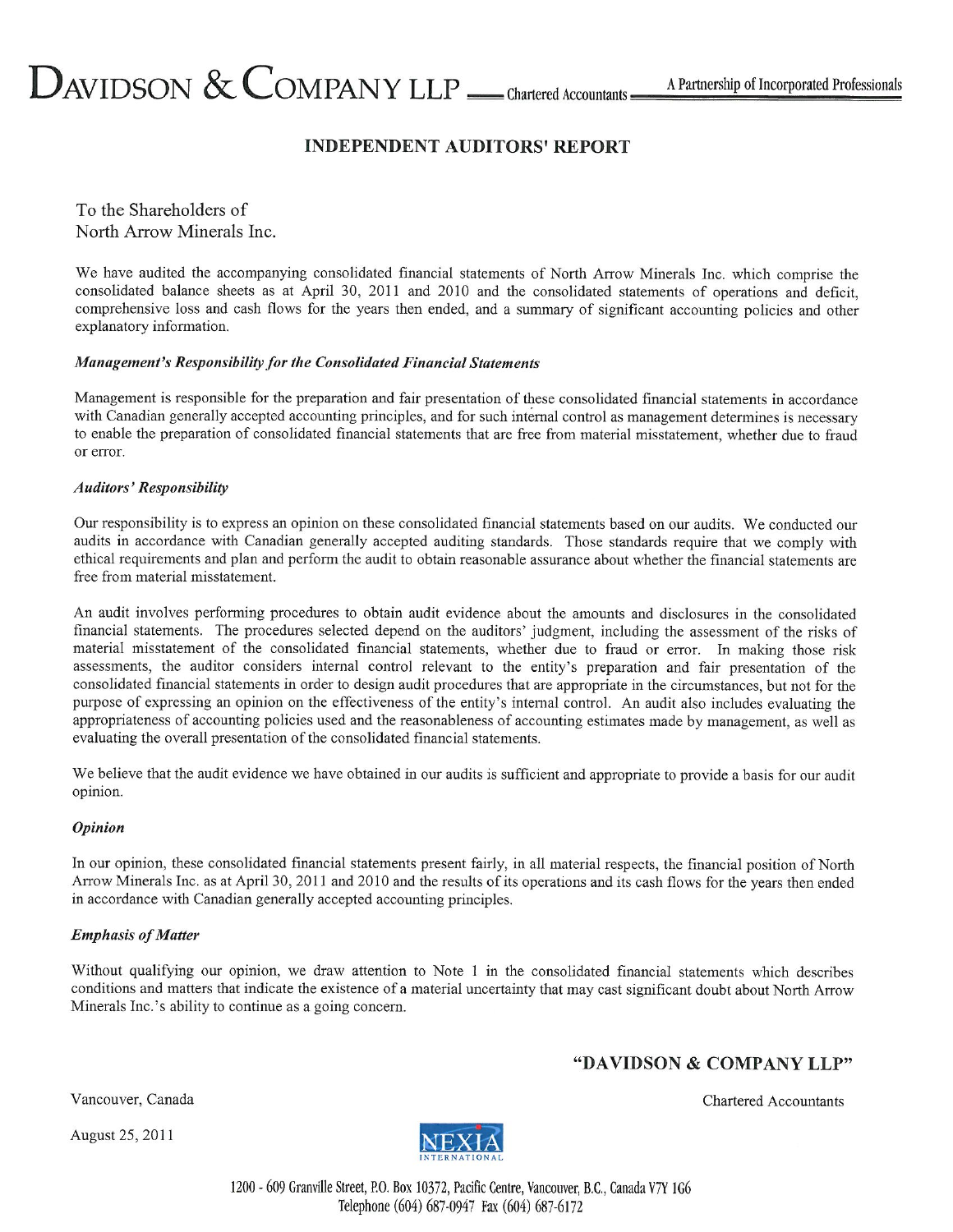|                                                                                           | 2011                                           |               | 2010                                             |
|-------------------------------------------------------------------------------------------|------------------------------------------------|---------------|--------------------------------------------------|
|                                                                                           |                                                |               |                                                  |
| <b>ASSETS</b>                                                                             |                                                |               |                                                  |
| Current<br>Cash<br>Receivables<br>Prepaid expenses                                        | \$<br>671,960<br>132,785<br>32,267             | \$            | 1,126,124<br>2,021<br>25,014                     |
|                                                                                           | 837,012                                        |               | 1,153,159                                        |
| <b>Equipment</b> (Note 3)                                                                 | 1,585                                          |               | 2,264                                            |
| <b>Mineral properties</b> (Note 4)                                                        | 857,897                                        |               | 2,207,651                                        |
|                                                                                           | \$<br>1,696,494 \$                             |               | 3,363,074                                        |
| <b>LIABILITIES AND SHAREHOLDERS' EQUITY</b><br><b>Current</b>                             |                                                |               |                                                  |
| Accounts payable and accrued liabilities<br>Due to related parties (Note 6)               | \$<br>59,947<br>69,498                         | \$            | 115,227<br>76,610                                |
| Shareholders' equity<br>Capital stock (Note 5)<br>Contributed surplus (Note 5)<br>Deficit | 129,445<br>9,765,706<br>702,933<br>(8,901,590) |               | 191,837<br>8,755,602<br>607,963<br>(6, 192, 328) |
|                                                                                           | \$<br>1,567,049<br>1,696,494                   | $\mathcal{S}$ | 3,171,237<br>3,363,074                           |
| Nature and continuance of operations (Note 1)<br><b>Subsequent events (Note 12)</b>       |                                                |               |                                                  |

On behalf of the Board:

"D. Grenville Thomas" Director "Blair Murdoch" Director

The accompanying notes are an integral part of these consolidated financial statements.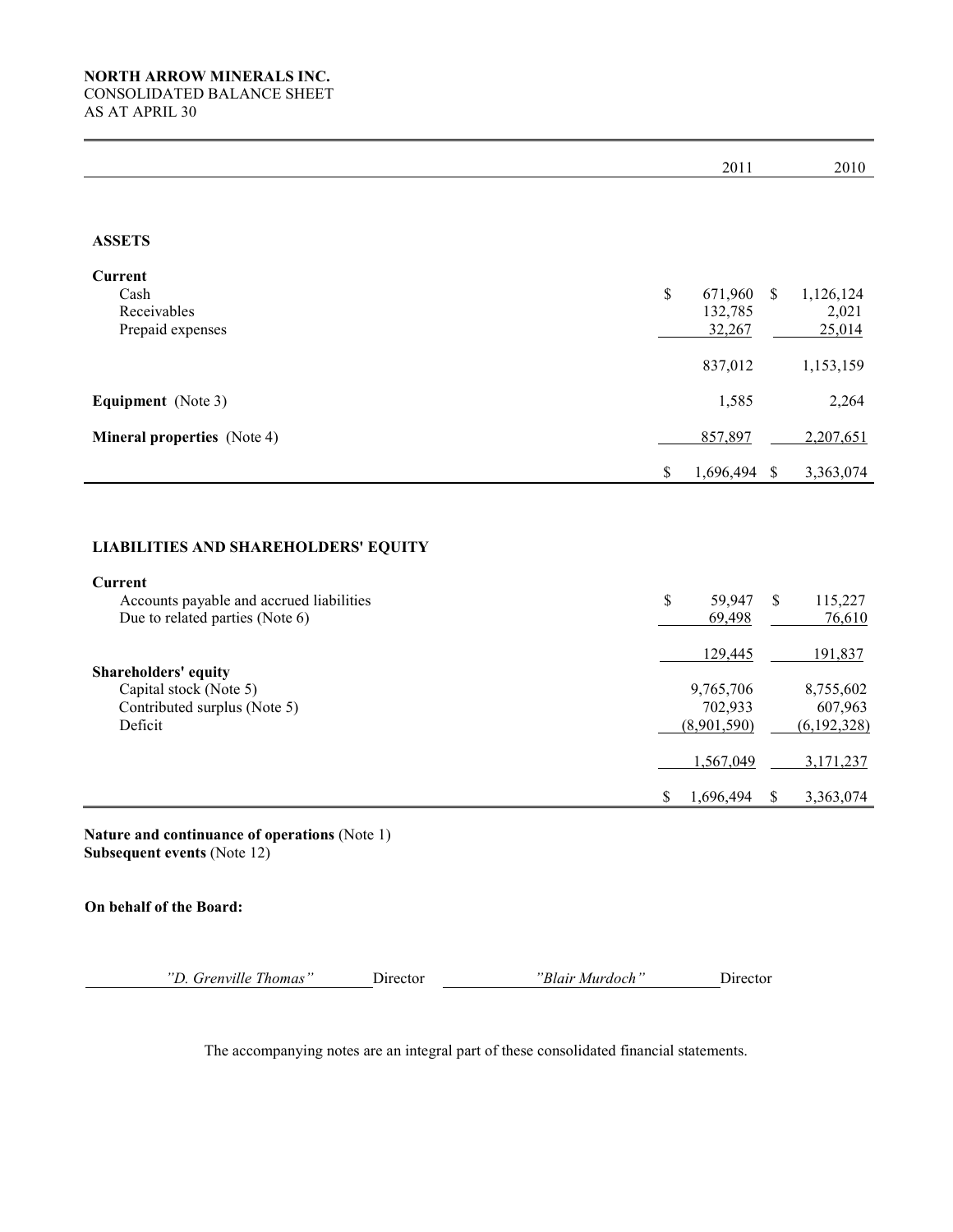#### NORTH ARROW MINERALS INC. CONSOLIDATED STATEMENTS OF OPERATIONS AND DEFICIT

YEAR ENDED APRIL 30

|                                                      | 2011              |               | 2010        |
|------------------------------------------------------|-------------------|---------------|-------------|
| <b>EXPENSES</b>                                      |                   |               |             |
| Advertising, promotion and travel                    | \$<br>172,638     | <sup>\$</sup> | 160,391     |
| Amortization                                         | 679               |               | 970         |
| Consulting                                           | 176,333           |               | 11,080      |
| Office, miscellaneous and rent                       | 86,052            |               | 97,324      |
| Professional fees                                    | 79,968            |               | 110,374     |
| Regulatory and filing fees                           | 17,736            |               | 23,853      |
| Salaries and benefits                                | 177,166           |               | 187,912     |
| Stock-based compensation (Note 5)                    | 121,270           |               | 130,276     |
| Loss before other items and income taxes             | (831, 842)        |               | (722, 180)  |
| <b>OTHER ITEMS</b>                                   |                   |               |             |
| Write-off of mineral properties (Note 4)             | (2,087,293)       |               | (2,180,427) |
| Interest income                                      | 6,810             |               |             |
|                                                      | (2,080,483)       |               | (2,180,427) |
| Loss before income taxes                             | (2,912,325)       |               | (2,902,607) |
| Future income tax recovery (Note 7)                  | 203,063           |               | 147,500     |
| Loss for the year                                    | (2,709,262)       |               | (2,755,107) |
| Deficit, beginning of year                           | (6,192,328)       |               | (3,437,221) |
| Deficit, end of year                                 | \$<br>(8,901,590) | $\mathcal{S}$ | (6,192,328) |
| Basic and diluted loss per share                     | \$<br>(0.06)      | \$            | (0.08)      |
| Weighted average number of common shares outstanding | 48, 125, 072      |               | 34,419,087  |

#### CONSOLIDATED STATEMENTS OF COMPREHENSIVE LOSS AS AT APRIL 30

|                                 | 201 | 2010                                                |
|---------------------------------|-----|-----------------------------------------------------|
| Loss for the year               |     | $\frac{1}{2}$ (2,709,262) $\frac{1}{2}$ (2,755,107) |
| Other comprehensive loss        |     |                                                     |
| Comprehensive loss for the year |     | $(2,709,262)$ \$ $(2,755,107)$                      |

The accompanying notes are an integral part of these consolidated financial statements.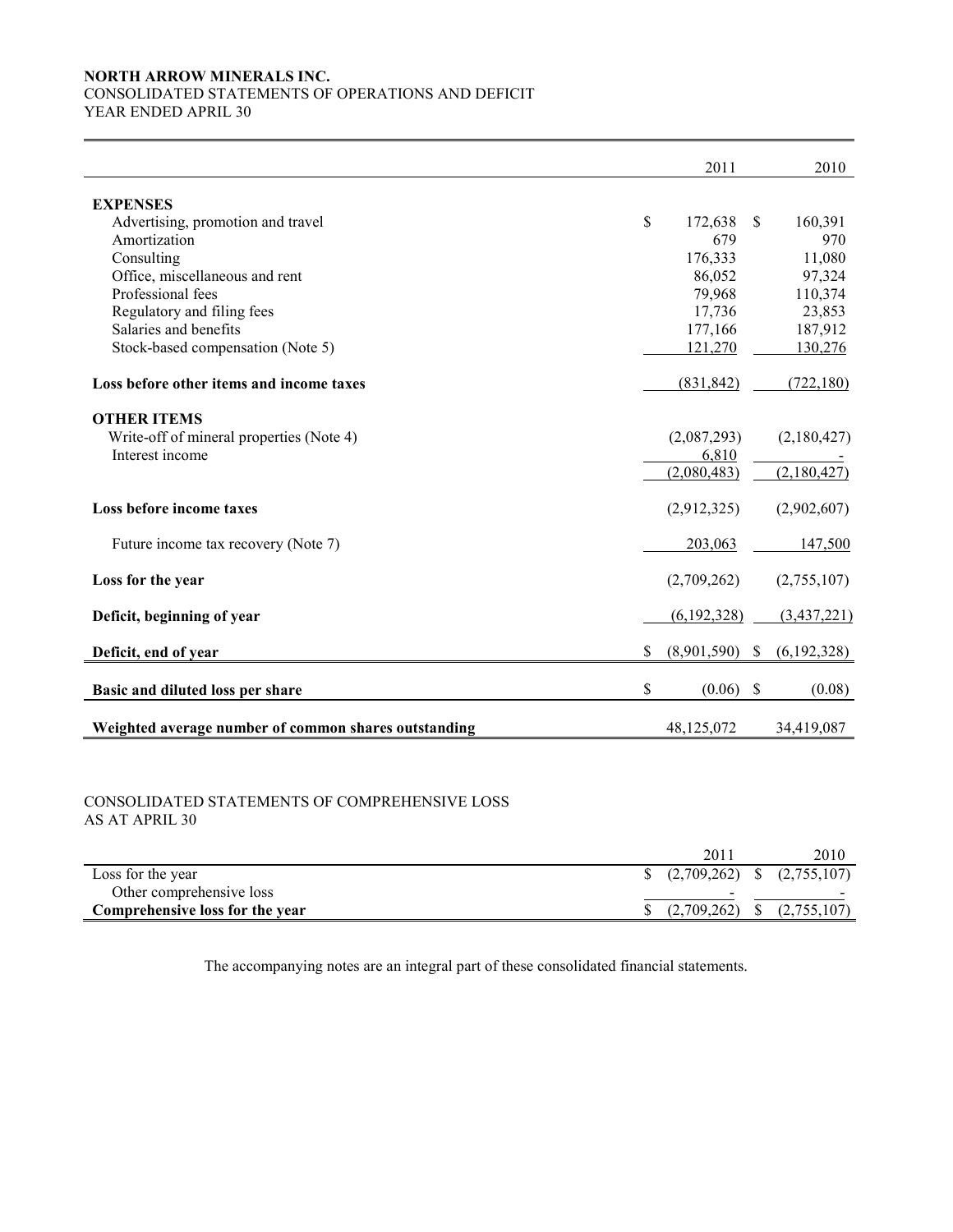# NORTH ARROW MINERALS INC. CONSOLIDATED STATEMENTS OF CASH FLOWS

YEAR ENDED APRIL 30

|                                                      |              | 2011        | 2010            |
|------------------------------------------------------|--------------|-------------|-----------------|
| <b>CASH FLOWS FROM OPERATING ACTIVITIES</b>          |              |             |                 |
| Loss for the year                                    | $\mathbb{S}$ | (2,709,262) | (2,755,107)     |
| Items not involving cash:                            |              |             |                 |
| Amortization                                         |              | 679         | 970             |
| Stock-based compensation                             |              | 121,270     | 130,276         |
| Future income tax recovery                           |              | (203, 063)  | (147,500)       |
| Write-off of mineral properties                      |              | 2,087,293   | 2,180,427       |
| Changes in non-cash working capital items:           |              |             |                 |
| Decrease (increase) in receivables                   |              | (50, 852)   | 1,273           |
| Decrease (increase) in prepaid expenses              |              | (7,253)     | 20,262          |
| Increase in accounts payable and accrued liabilities |              | 3,774       | 23,059          |
| Increase (decrease) in due to related parties        |              | (216)       | 18,746          |
| Net cash used in operating activities                |              | (757, 630)  | (527, 594)      |
| <b>CASH FLOWS FROM FINANCING ACTIVITIES</b>          |              |             |                 |
| Proceeds from issuance of capital stock              |              | 1,220,650   | 2,836,498       |
| Share issue costs                                    |              | (43, 783)   | (61, 035)       |
| Proceeds from promissory notes (Note 6)              |              |             | 200,000         |
| Repayment of promissory notes (Note 6)               |              |             | (200,000)       |
| Net cash provided by financing activities            |              | 1,176,867   | 2,775,463       |
| <b>CASH FLOWS FROM INVESTING ACTIVITIES</b>          |              |             |                 |
| Expenditures on mineral properties, net              |              | (873, 401)  | (1,322,231)     |
| Net cash used in investing activities                |              | (873, 401)  | (1,322,231)     |
| Change in cash during the year                       |              | (454, 164)  | 925,638         |
| Cash, beginning of year                              |              | 1,126,124   | 200,486         |
| Cash, end of year                                    | \$           | 671,960     | \$<br>1,126,124 |
|                                                      |              |             |                 |
| Cash paid during the year for interest               | \$           |             | \$              |
| Cash paid during the year for income taxes           | \$           |             | \$              |

Supplemental disclosure with respect to cash flows (Note 8)

The accompanying notes are an integral part of these consolidated financial statements.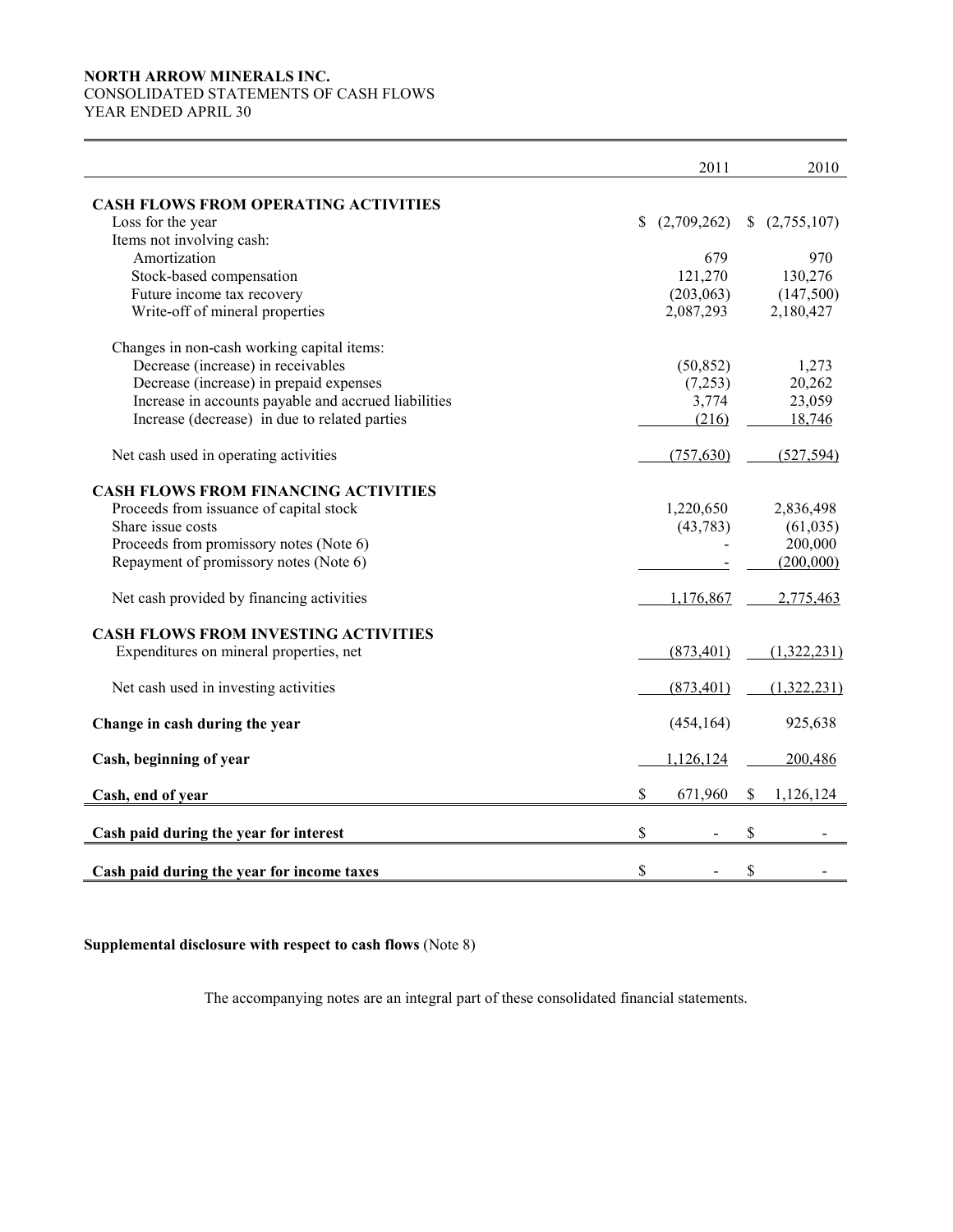# 1. NATURE AND CONTINUANCE OF OPERATIONS

 $\overline{a}$ 

North Arrow Minerals Inc. (the "Company") was incorporated on February 27, 2007 and is in the business of mineral property exploration. To date, the Company has not generated significant revenues from operations and is considered to be in the exploration stage.

The Company is in the process of exploring its mineral properties and has not yet determined whether these properties contain reserves that are economically recoverable. The recoverability of the amounts shown for mineral properties and related deferred costs is dependent upon the existence of economically recoverable reserves, the ability of the Company to obtain the financing necessary to complete the development of its mineral properties and upon future profitable production.

 These consolidated financial statements have been prepared in accordance with Canadian generally accepted accounting principles ("GAAP") with the assumption that the Company will be able to realize its assets and discharge its liabilities in the normal course of business rather than through a process of forced liquidation. The Company has a history of losses and no current source of revenue. Continued operations of the Company are dependent on the Company's ability to complete equity financings or generate profitable operations in the future. The consolidated financial statements do not include any adjustments relating to the recoverability and classification of recorded asset amounts and classification of liabilities that might be necessary should the Company be unable to continue in existence.

In August 2011 the Company announced a \$1,000,000 private placement of a convertible note with Anglo-Celtic Exploration Ltd., a private company controlled by a director (Note 12f).

|                 | <b>April 30, 2011</b>                | April 30, 2010 |
|-----------------|--------------------------------------|----------------|
| Deficit         | <b>\$</b> (8,901,590) \$ (6,192,328) |                |
| Working capital | 707.567 S                            | 961.322        |

# 2. SIGNIFICANT ACCOUNTING POLICIES

#### Principles of Consolidation

These consolidated financial statements include the accounts of the Company and its wholly owned US subsidiary Carolina Lithium Inc. ("Carolina Lithium"). All inter-company balances and transactions have been eliminated upon consolidation.

#### Use of estimates

The preparation of consolidated financial statements in accordance with Canadian generally accepted accounting principles requires management to make estimates and assumptions that affect the reported amount of assets and liabilities and the disclosure of contingent assets and liabilities at the date of the consolidated financial statements and the reported amount of revenues and expenses during the year. Significant areas where management applies judgment include the assessment of possible impairment of the carrying value of assets, decisions as to when exploration and development costs should be capitalized or expensed, determination of the rate at which amortization is charged to operations, valuation allowances applied against future tax assets, and factors affecting valuations of stock-based compensation. The Company regularly reviews its estimates and assumptions, however, actual results could differ from these estimates and these differences could be material.

#### Equipment

 Equipment is recorded at cost less accumulated amortization. Amortization is provided for annually at the following rates:

Computer equipment 30% declining balance

#### Mineral properties

 All costs related to the acquisition, exploration and development of mineral properties are capitalized by property. If economically recoverable ore reserves are developed, capitalized costs of the related property are reclassified as mining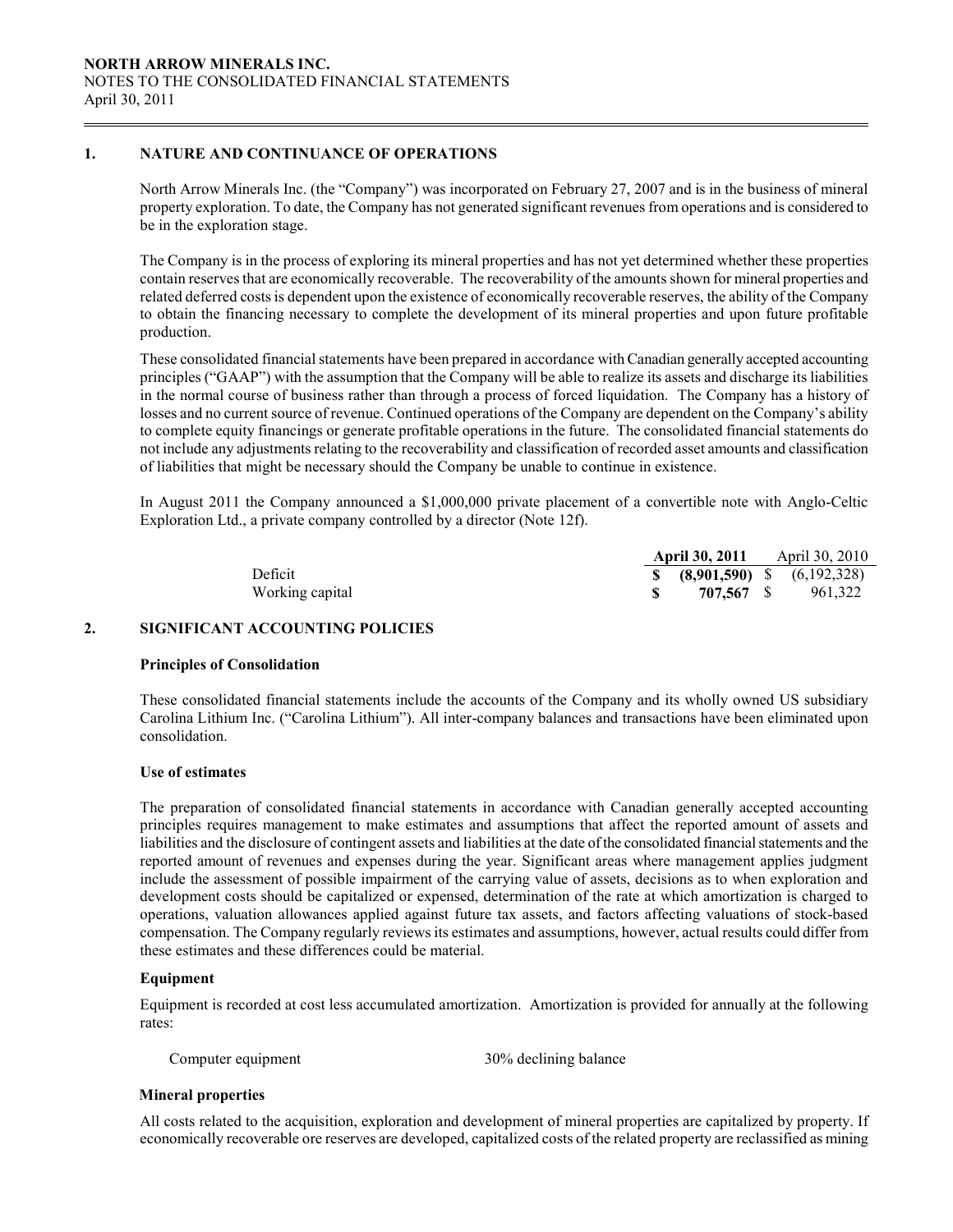# 2. SIGNIFICANT ACCOUNTING POLICIES (CONT'D…)

#### Mineral properties (cont'd…)

 assets and amortized using the unit of production method. When a property is abandoned, all related costs are written off to operations. If, after management review, it is determined that the carrying amount of a mineral property is impaired, that property is written down to its estimated net realizable value. A mineral property is reviewed for impairment whenever events or changes in circumstances indicate that its carrying amount may not be recoverable.

 The amounts shown for mineral properties do not necessarily represent present or future values. Their recoverability is dependent upon the discovery of economically recoverable reserves, the ability of the Company to obtain the necessary financing to complete the development and future profitable production or proceeds from the disposition thereof.

#### Asset retirement obligations

The Company recognizes the fair value of a liability for an asset retirement obligation in the year in which it is incurred when a reasonable estimate of fair value can be made. The carrying amount of the related long-lived asset is increased by the same amount as the liability.

Changes in the liability for an asset retirement obligation due to the passage of time will be measured by applying an interest method of allocation. The amount will be recognized as an increase in the liability and an accretion expense in the statement of operations. Changes resulting from revisions to the timing or the amount of the original estimate of undiscounted cash flows are recognized as an increase or a decrease to the carrying amount of the liability and the related long-lived asset. The Company does not have any asset retirement obligations.

#### Foreign currency translation

The Company's subsidiary is an integrated foreign operation and is translated into Canadian dollars using the temporal method. Monetary items are translated at the exchange rate in effect at the balance sheet date; non-monetary items are translated at historical exchange rates. Income and expense items are translated at rates approximating those in effect on the date of transactions. Translation gains and losses are included in the results of operations for the year.

#### Loss per share

 Basic loss per share is computed by dividing income available to common shareholders by the weighted average number of common shares outstanding during the year. The computation of diluted earnings (loss) per share assumes the conversion, exercise or contingent issuance of securities only when such conversion, exercise or issuance would have a dilutive effect on loss per share. Since the Company has losses, the exercise of outstanding stock options and warrants has not been included in this calculation as it would be anti-dilutive.

#### Stock-based compensation

 The Company uses the fair value method for stock-based compensation whereby all awards to employees and nonemployees will be recorded at fair value on the date of the grant and expensed over the period of vesting. The Company uses the Black-Scholes option-pricing model to estimate the fair value of each stock option at the date of grant. Any consideration paid by the option holders to purchase shares is credited to capital stock.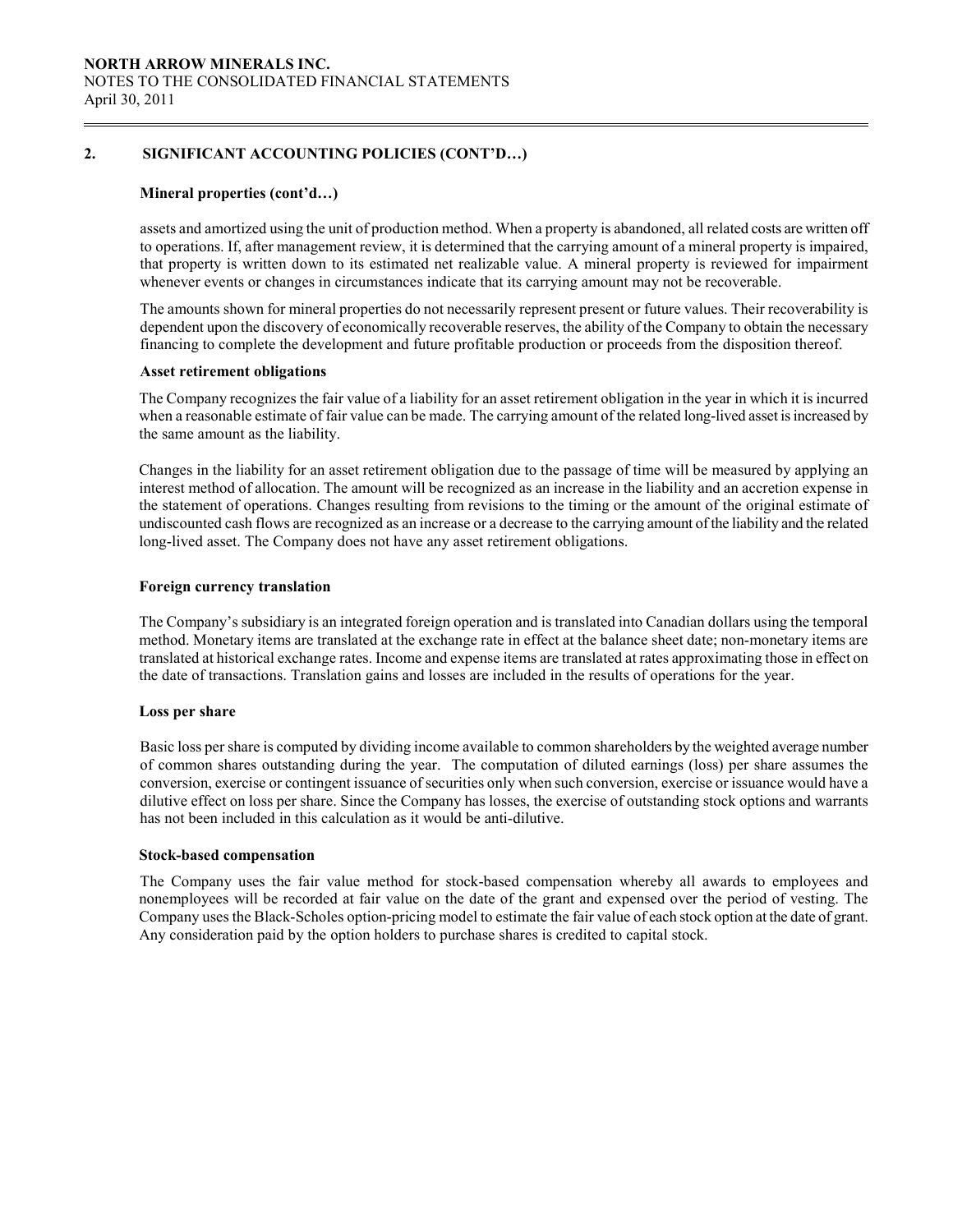# 2. SIGNIFICANT ACCOUNTING POLICIES (CONT'D…)

#### Financial instruments

All financial instruments should be measured at fair value on initial recognition except for certain related party transactions. Measurement in subsequent periods depends on whether the financial instrument has been classified as held-for-trading, available-for-sale, held-to-maturity, loans and receivables or other liabilities.

Financial assets and financial liabilities held-for-trading are measured at fair value with gains and losses recognized in the Company's loss for the period. Financial assets held-to-maturity, loans and receivables and financial liabilities are measured at amortized cost using the effective interest method of amortization. Available-for-sale financial assets are measured at fair value with unrealized gains and losses including changes in foreign exchange rates being recognized in other comprehensive income ("OCI").

The inputs used in making fair value measurements, are classified within a hierarchy that prioritizes their significance. The three levels of the fair value hierarchy are:

 Level 1 – Unadjusted quoted prices in active markets for identical assets and liabilities Level 2 – Inputs other than quoted prices that are observable for the asset or liability either directly or indirectly; and Level 3 – Inputs that are not based on observable market data.

## Income taxes

Future income taxes are recorded using the asset and liability method whereby future tax assets and liabilities are recognized for the future tax consequences attributable to differences between the financial statement carrying amounts of existing assets and liabilities and their respective tax bases. Future tax assets and liabilities are measured using the enacted or substantively enacted tax rates expected to apply when the asset is realized or the liability settled. The effect on future tax assets and liabilities of a change in tax rates is recognized in income in the period that substantive enactment or enactment occurs. To the extent that the Company does not consider it more likely than not that a future tax asset will be recovered, it provides a valuation allowance against the excess.

#### Flow-through shares

Canadian tax legislation permits a company to issue flow-through shares whereby the deduction for tax purposes relating to qualified resource expenditures is claimed by the investors rather than the Company. The Company records a future income tax liability and a reduction in capital stock for the estimated tax benefit transferred to shareholders.

When flow-through expenditures are renounced, a portion of future income tax assets not recognized in previous years, due to the recording of a valuation allowance, will be applied against the future income tax liability and recognized as a recovery of future income taxes in the statement of operations.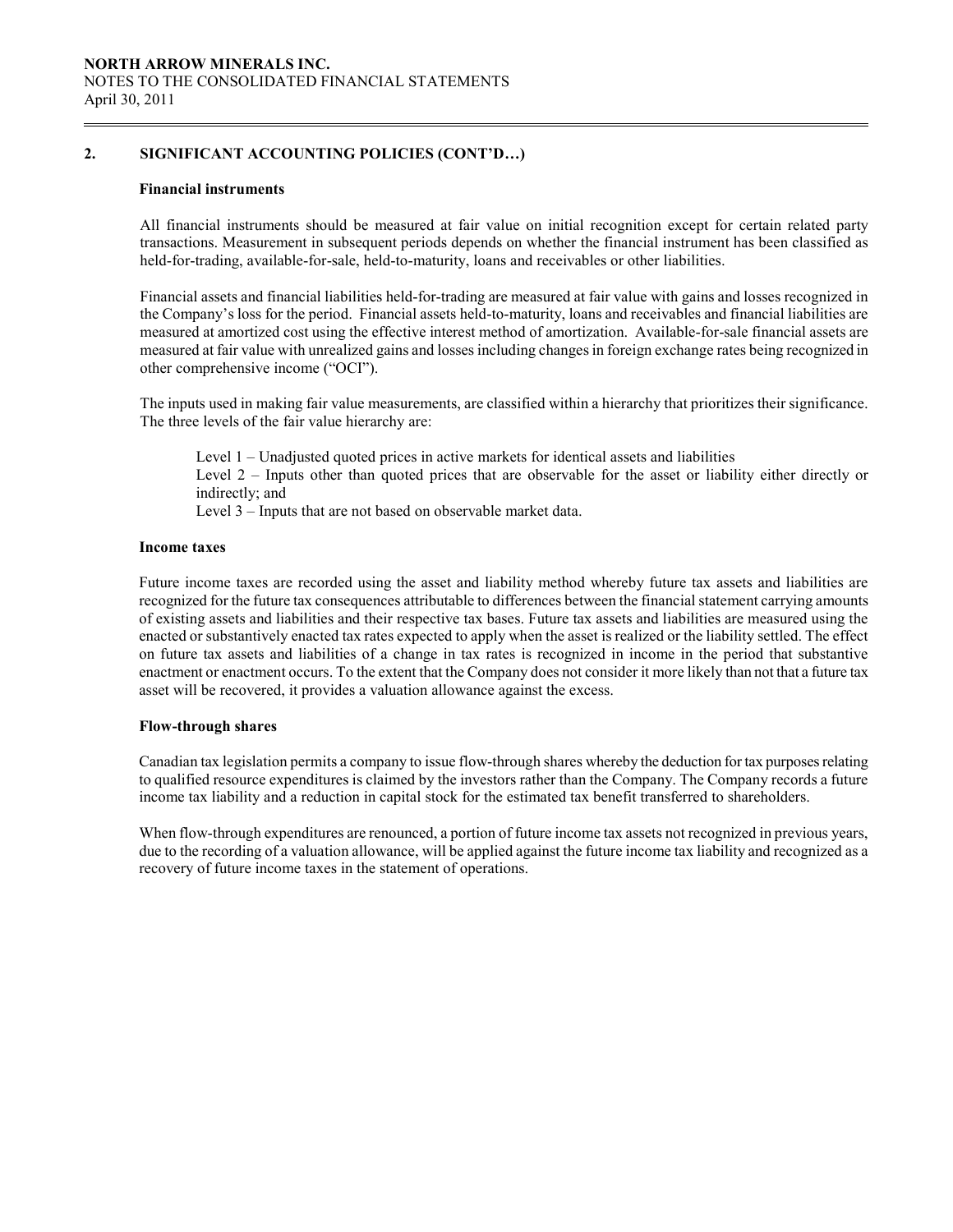# 2. SIGNIFICANT ACCOUNTING POLICIES (CONT'D…)

#### Comprehensive income

Comprehensive income is defined as the change in equity (net assets) from transactions and other events from non-owner sources. Other comprehensive income is defined as revenues, expenses, gains and losses that, in accordance with primary sources of GAAP, are recognized in comprehensive income, but excluded from net income. This would include holding gains and losses from financial instruments classified as available-for-sale.

#### Comparative figures

Certain comparative figures have been reclassified to conform to the current year's presentation.

#### Changes in accounting policies

#### Business Combinations

In January 2009, the CICA issued Handbook section 1582, "Business Combinations", which establishes new standards for accounting for business combinations. This is effective for business combinations for which the acquisition date is on or after January 1, 2011. Early adoption is permitted. The Company has elected to early adopt this standard effective on February 1, 2010. The adoption of this standard did not have any impact on the Company's financial statements.

#### Non-controlling Interest

In January 2009, the CICA issued Handbook section 1602, "Non-controlling Interests", to provide guidance on accounting for non-controlling interests subsequent to a business combination. The section is effective for fiscal years beginning on or after January 1, 2011. Early adoption is permitted. The Company has elected to early adopt this standard effective on February 1, 2010. The adoption of this standard did not have any impact on the Company's financial statements.

#### Consolidated Financial Statements

In January 2009, the CICA issued Handbook section 1601, "Consolidated Financial Statements", to provide guidance on the preparation of consolidated financial statements. The section is effective for fiscal years beginning on or after January 1, 2011. Early adoption is permitted. The Company has elected to early adopt this standard effective on February 1, 2010. The adoption of this standard did not have any impact on the Company's financial statements.

#### Recent accounting pronouncements

# International financial reporting standards

The Canadian Accounting Standards Board has confirmed that IFRS will replace Canadian standards and interpretations for fiscal years beginning on or after January 1, 2011. The process of changing from current Canadian GAAP to IFRS will be a significant undertaking that may materially affect reported financial position and results of operations, and also affect certain business functions. The Company will be required to prepare fully IFRS compliant financial statements for the year ended April 30, 2012, with the first interim financial statements prepared under IFRS for the three-month period ended July 31, 2011. The Company's transition date of May 1, 2010 requires the restatement for comparative purposes of amounts reported by the Company for the year ended April 30, 2011.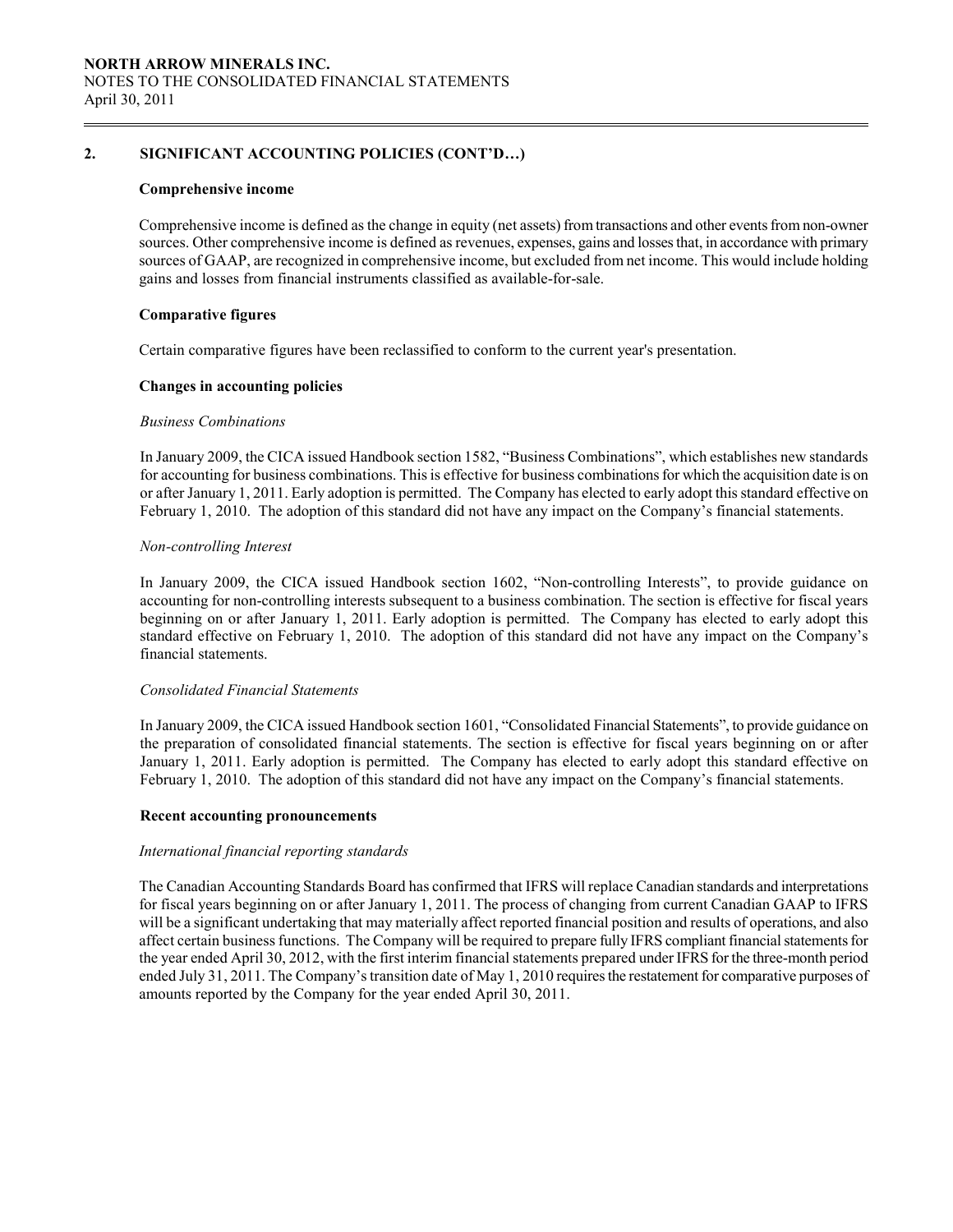# NORTH ARROW MINERALS INC. NOTES TO THE CONSOLIDATED FINANCIAL STATEMENTS April 30, 2011

# 3. EQUIPMENT

 $\overline{a}$ 

|                       |   | As at April 30, 2011 |  |                             |    |                          |       |   | As at April 30, 2010        |                   |
|-----------------------|---|----------------------|--|-----------------------------|----|--------------------------|-------|---|-----------------------------|-------------------|
|                       |   | Cost                 |  | Accumulated<br>Amortization |    | <b>Net Book</b><br>Value | Cost  |   | Accumulated<br>Amortization | Net Book<br>Value |
| Computer<br>equipment |   | 6.474                |  | 4,889                       | \$ | 1,585                    | 6.474 |   | 4.210                       | 2,264             |
|                       | S | 6.474                |  | 4.889                       | S  | 1.585                    | 6.474 | S | 4.210                       | \$<br>2,264       |

# 4. MINERAL PROPERTIES

|                                                |              |                |               | Write-offs &      |                       |
|------------------------------------------------|--------------|----------------|---------------|-------------------|-----------------------|
|                                                |              |                | Expended      | Recoveries        |                       |
|                                                |              |                | During        | During The        |                       |
|                                                |              | April 30, 2010 | The Year      | Year              | <b>April 30, 2011</b> |
| Gold and Base Metal Properties, NWT, Yukon and |              |                |               |                   |                       |
| Nunavut                                        |              |                |               |                   |                       |
| <b>Exploration costs</b>                       | $\mathbb{S}$ | 31,523         | 41,383        | (23, 834)         | \$<br>49,072          |
| Acquisition costs                              |              | 352,982        | 57,742        | (274, 441)        | 136,283               |
| Geological and assays                          |              | 1,449          | 5,757         | (645)             | 6,561                 |
| Office and salaries                            |              | 20,948         | 26,615        | (15, 150)         | 32,413                |
|                                                |              | 406,902        | 131,497       | (314,070)         | 224,329               |
| Lithium Properties, NWT and Nunavut            |              |                |               |                   |                       |
| <b>Exploration costs</b>                       |              | 702,769        | 44,316        | (707, 377)        | 39,708                |
| Acquisition costs                              |              | 71,888         | 1,689         | (58,911)          | 14,666                |
| Geological and assays                          |              | 18,909         | 10,284        | (17,729)          | 11,464                |
| Office and salaries                            |              | 62,402         | 10,358        | (62, 787)         | 9,973                 |
|                                                |              | 855,968        | 66,647        | (846, 804)        | 75,811                |
| Lithium Properties, USA                        |              |                |               |                   |                       |
| <b>Exploration costs</b>                       |              | 336,900        | 149,810       | (486,710)         |                       |
| Acquisition costs                              |              | 212,505        | 93,567        | (306, 072)        |                       |
| Geological and assays                          |              | 13,015         | 13,821        | (26, 836)         |                       |
| Office and salaries                            |              | 94,223         | 30,000        | (124, 223)        |                       |
|                                                |              | 656,643        | 287,198       | (943, 841)        |                       |
| Diamond Properties, NWT and Nunavut            |              |                |               |                   |                       |
| <b>Exploration</b> costs                       |              | 39,238         | 213,249       |                   | 252,487               |
| Acquisition costs                              |              | 14,326         | 8,038         |                   | 22,364                |
| Geological and assays                          |              | 146,928        | 6,336         |                   | 153,264               |
| Office and salaries                            |              | 87,646         | 41,996        |                   | 129,642               |
|                                                |              | 288,138        | 269,619       |                   | 557,757               |
| <b>TOTAL</b>                                   | \$           | 2,207,651      | \$<br>754,961 | \$<br>(2,104,715) | \$<br>857,897         |

 Title to mineral properties involves certain inherent risks due to the difficulties of determining the validity of certain claims as well as the potential for problems arising from the frequently ambiguous conveyancing history characteristic of many mineral properties. The Company has investigated title to all of its mineral properties and, to the best of its knowledge, title to all of its properties is in good standing. During the year the Company wrote - off \$2,087,293 (2010 - \$2,180,427) relating to certain properties and recorded \$17,422 (2010 - \$7,548) in recoveries.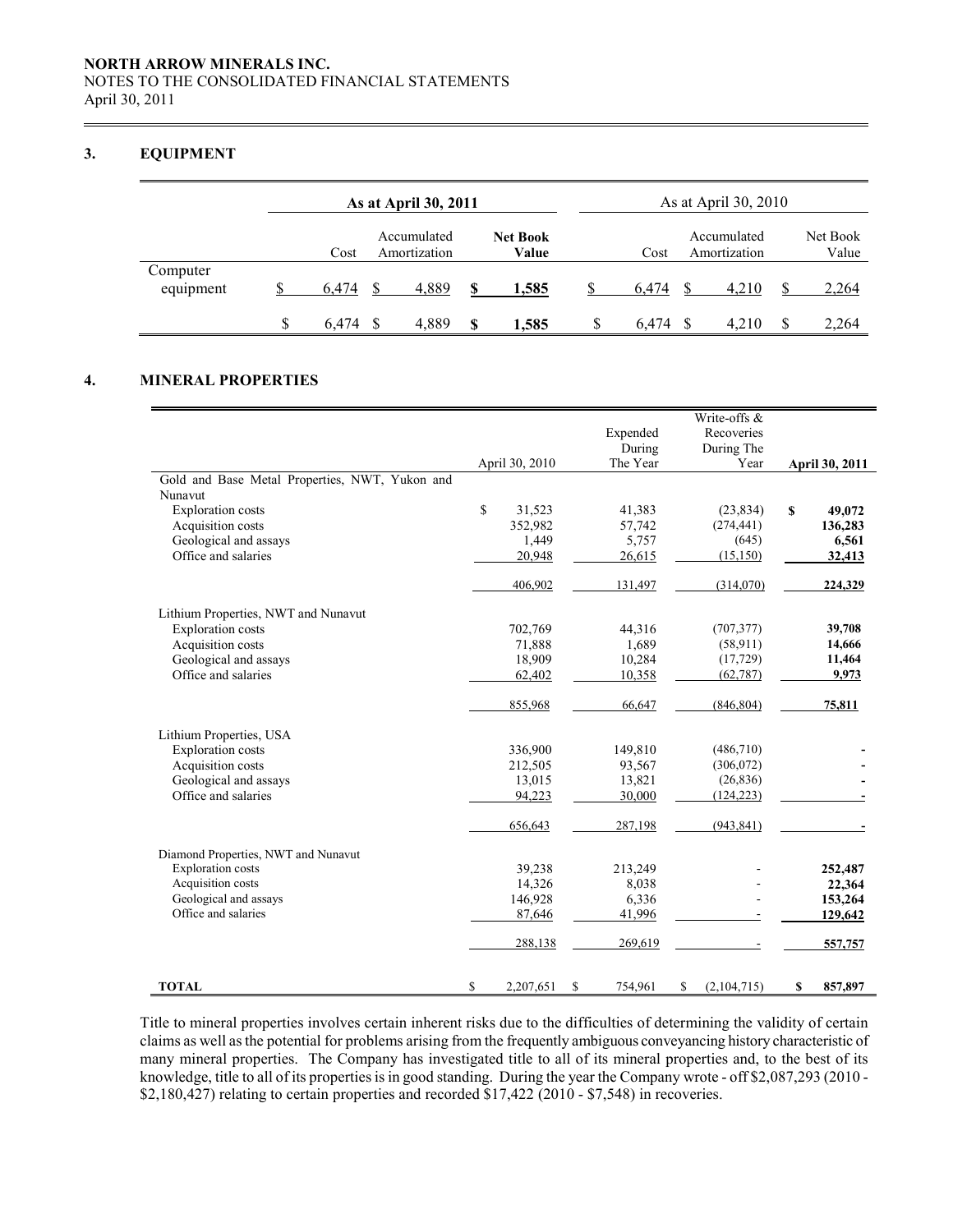# NORTH ARROW MINERALS INC. NOTES TO THE CONSOLIDATED FINANCIAL STATEMENTS April 30, 2011

# 4. MINERAL PROPERTIES (CONT'D…)

 $\overline{a}$ 

|                                                 |                 | Expended        |    | Write-off of |                       |
|-------------------------------------------------|-----------------|-----------------|----|--------------|-----------------------|
|                                                 |                 | During          |    | Costs and    |                       |
|                                                 | April 30, 2009  | The Year        |    | Recoveries   | <b>April 30, 2010</b> |
| Gold and Base Metal Properties, NWT and Nunavut |                 |                 |    |              |                       |
| <b>Exploration</b> costs                        | \$<br>893,065   | \$<br>15,157    | \$ | (876, 699)   | \$<br>31,523          |
| Acquisition costs                               | 595,889         | 39,052          |    | (281,959)    | 352,982               |
| Geological and assays                           | 263,650         |                 |    | (262, 201)   | 1,449                 |
| Office and salaries                             | 775,883         | 4,633           |    | (759, 568)   | 20,948                |
|                                                 | 2,528,487       | 58,842          |    | (2,180,427)  | 406,902               |
| Lithium Properties, NWT and Nunavut             |                 |                 |    |              |                       |
| <b>Exploration</b> costs                        | 139,159         | 563,610         |    |              | 702,769               |
| Acquisition costs                               | 21,134          | 50,754          |    |              | 71,888                |
| Geological and assays                           | 3,197           | 15,712          |    |              | 18,909                |
| Office and salaries                             | 26,745          | 35,657          |    |              | 62,402                |
|                                                 | 190,235         | 665,733         |    |              | 855,968               |
| Lithium Properties, USA                         |                 |                 |    |              |                       |
| <b>Exploration costs</b>                        | 4,454           | 332,446         |    |              | 336,900               |
| Acquisition costs                               |                 | 212,505         |    |              | 212,505               |
| Geological and assays                           |                 | 13,015          |    |              | 13,015                |
| Office and salaries                             | 371             | 93,852          |    |              | 94,223                |
|                                                 | 4,825           | 651,818         |    |              | 656,643               |
| Diamond Properties, NWT and Nunavut             |                 |                 |    |              |                       |
| <b>Exploration</b> costs                        | 33,767          | 5,471           |    |              | 39,238                |
| Acquisition costs                               | 21,274          | 600             |    | (7, 548)     | 14,326                |
| Geological and assays                           | 146,436         | 492             |    |              | 146,928               |
| Office and salaries                             | 78,397          | 9,249           |    |              | 87,646                |
|                                                 | 279,874         | 15,812          |    | (7, 548)     | 288,138               |
| <b>TOTAL</b>                                    | \$<br>3,003,421 | \$<br>1,392,205 | S  | (2,187,975)  | \$<br>2,207,651       |

#### Gold and Base Metal Properties, Northwest Territories, Yukon and Nunavut

In addition to the properties described below, the Company maintains interests in various other gold and base metal properties in the Northwest Territories, Yukon and Nunavut.

# Canoe Lake Property, Nunavut

 The Company maintains, or maintains the right to earn, a 100% interest in certain mineral claims and mining leases known as the "Canoe Lake Property" in the High Lake Greenstone Belt, Nunavut. In order to earn a 100% interest in two mining leases, the Company had to complete a \$490,000 cash payment to Canadian Natural Resources Ltd. ("CNR") before December 31, 2010. The agreement with CNR also provided for a 2.5% gross overriding royalty ("GOR") on diamond production and a 2.5% net smelter return royalty ("NSR") on metallic mineral production from the leases. The Company retained the option to purchase half of these royalties from CNR for \$1,500,000.

Separate from the agreement with CNR, the Company maintains a 100% interest in a number of contiguous mineral claims. The 'BK claims' are subject to a 1% NSR on non-diamond mineral production and a 1% GOR on diamond production to a third party royalty holder (the 'BK royalty holder'). The 'Canoe claims' are subject to a 1% NSR on non-diamond mineral production and a 1% GOR on diamond production to a different third party royalty holder (the 'Canoe royalty holder'), as well as various royalties, payable to the BK royalty holder, ranging from 0.5% to 1.0%. The Company may purchase 100% of the royalties payable to the Canoe royalty holder for \$1,000,000.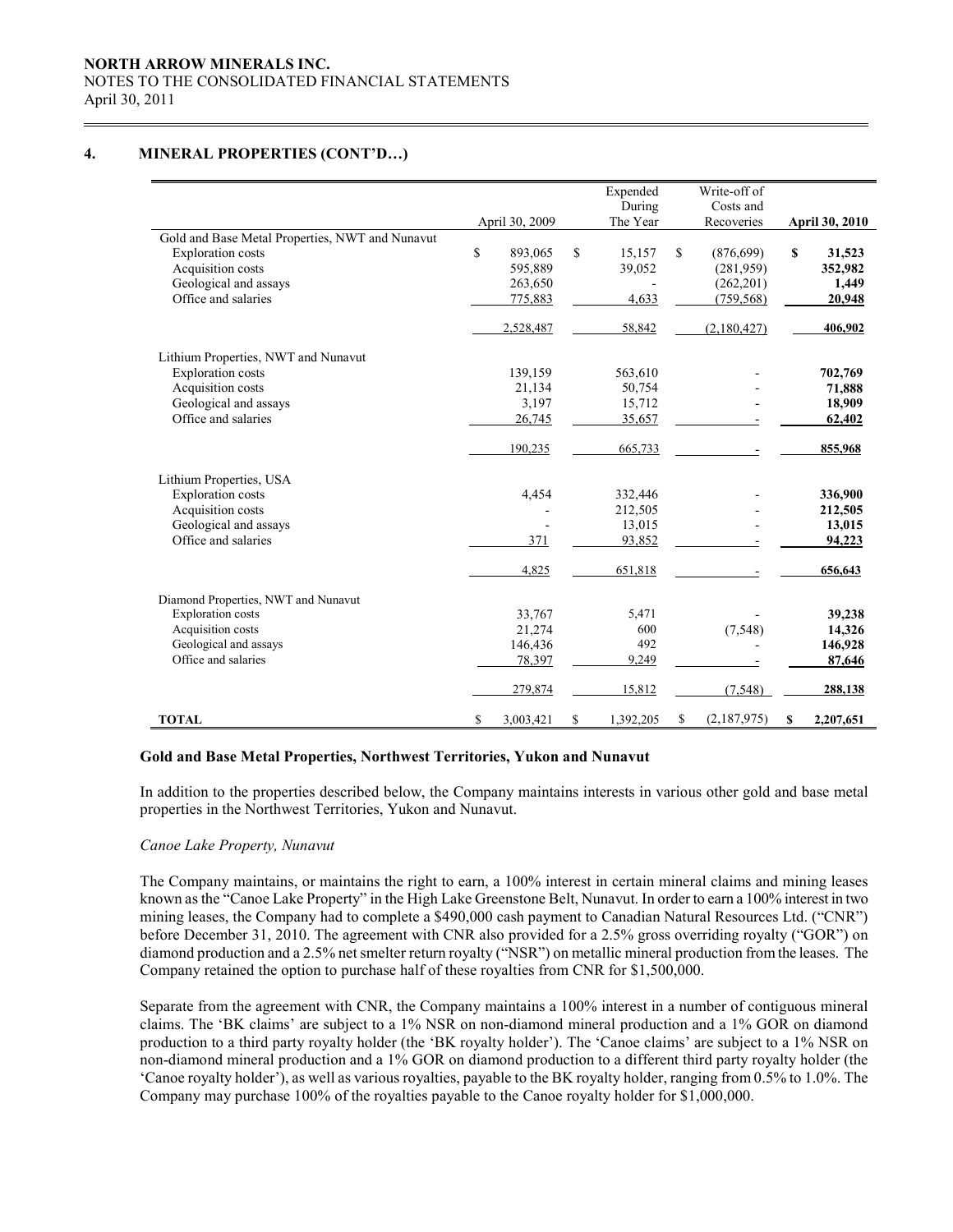# 4. MINERAL PROPERTIES (CONT'D…)

#### Gold and Base Metal Properties, Northwest Territories, Yukon and Nunavut (cont'd…)

The property was under option to Minerals and Metals Group ("MMG"), a subsidiary of the China Minmetals Non-Ferrous Metals Company Limited. Under the terms of the original and several revised agreements, MMG could have earned up to a 70% interest in the Canoe Lake Project by making a cash payment to the Company of \$55,600 (received) and spending \$3,000,000 on project exploration by December 1, 2010 (not completed). In December 2010, MMG informed the Company that it was not going to exercise its option on the Canoe Lake Project.

 In December 2010, the Company informed CNR that it would not exercise its option to earn a 100% interest in the two mining leases and accordingly, wrote-off capitalized acquisition and exploration expenditures of \$275,169 for the year ended April 30, 2011.

#### Hay Duck Property, NWT

On May 29, 2008, the Company and Strongbow Exploration Inc. ("Strongbow") entered into an option agreement whereby the Company may earn a 100% interest in the Hay Duck property by reimbursing certain expenditures incurred to-date by Strongbow and assuming the annual option payments due under the original, underlying option agreement. The third party agreement, dated May 2007 and amended April 2009 and January 2010, requires three future annual cash option payments totalling \$450,000. These future option payments will be payable by the Company annually, following receipt of a land use permit which allows the Company to drill at the Hay Duck property. As partial compensation for amending the agreement, the Company issued 50,000 common shares to the property vendor in February 2010. At the date of issuance, the common shares had a fair value of \$9,750, which has been applied against the payment due January 1, 2010. The remainder of the January 2010 payment will be paid by the Company upon receipt of a land use permit for the Hay Duck property. The third party option holder will retain a 2.5% NSR of which 1% can be purchased at anytime for \$500,000. An additional 1% of the royalty can be purchased at any time for \$2,000,000. Upon the Company incurring \$5,000,000 in exploration on the property, Strongbow may elect to back-in to 40% of the Company's interest in the property by funding the next \$5,000,000 in exploration expenditures. In certain circumstances, Strongbow has the option to elect to acquire a 1% NSR in place of exercising the back-in right. The Company may purchase one-half (0.5%) of the NSR at any time for \$500,000.

#### Hope Bay Property, NU

On January 28, 2011 the Company entered into an agreement with Chelsea Minerals Corp. ("Chelsea"), whereby Chelsea has the option to earn a 60% interest in the Company's Hope Bay Oro gold project in Nunavut, consisting of five mining leases. Under the terms of the agreement, Chelsea may earn up to 60% interest in the project by making an initial cash payment of \$50,000 (received subsequent to year-end) and spending \$5 million over a five year period. A minimum expenditure of \$500,000 is required in the first year. This option agreement with Chelsea is subject to approval from the TSX Venture Exchange. In May 2011, Chelsea was acquired by Sennen Resources Ltd. ("Sennen") pursuant to a Plan of Arrangement.

#### Yukon Gold Property

On July 30, 2010, the Company and Cathro Resources Corp. ("Cathro") (50%) and Cazador Resources Ltd. ("Cazador") (50%), both private companies and collectively, the "Vendors", entered into an agreement whereby the Company may earn a 100% interest in certain mineral claims situated in north-central Yukon Territory. Under the terms of the agreement, the Company can earn a 100% interest in the property by funding a minimum \$35,000 initial exploration program (completed) and by making cumulative payments totaling \$150,000 and by issuing cumulative share payments totaling 750,000 shares over a period of four years. Upon completion of the option, the Vendors will retain a 2.0% net smelter return royalty of which 1% can be purchased at any time for \$1,000,000. Advance royalty payments of \$25,000 per year will be payable upon exercise of the option until such time as the regular royalty payments begin or the property is returned in good standing. Advance royalty payments can be credited against future royalty payments. The Company issued 25,000 shares to Cathro and 25,000 shares to Cazador during the year ended April 30, 2011 at a total estimated fair value of \$10,000.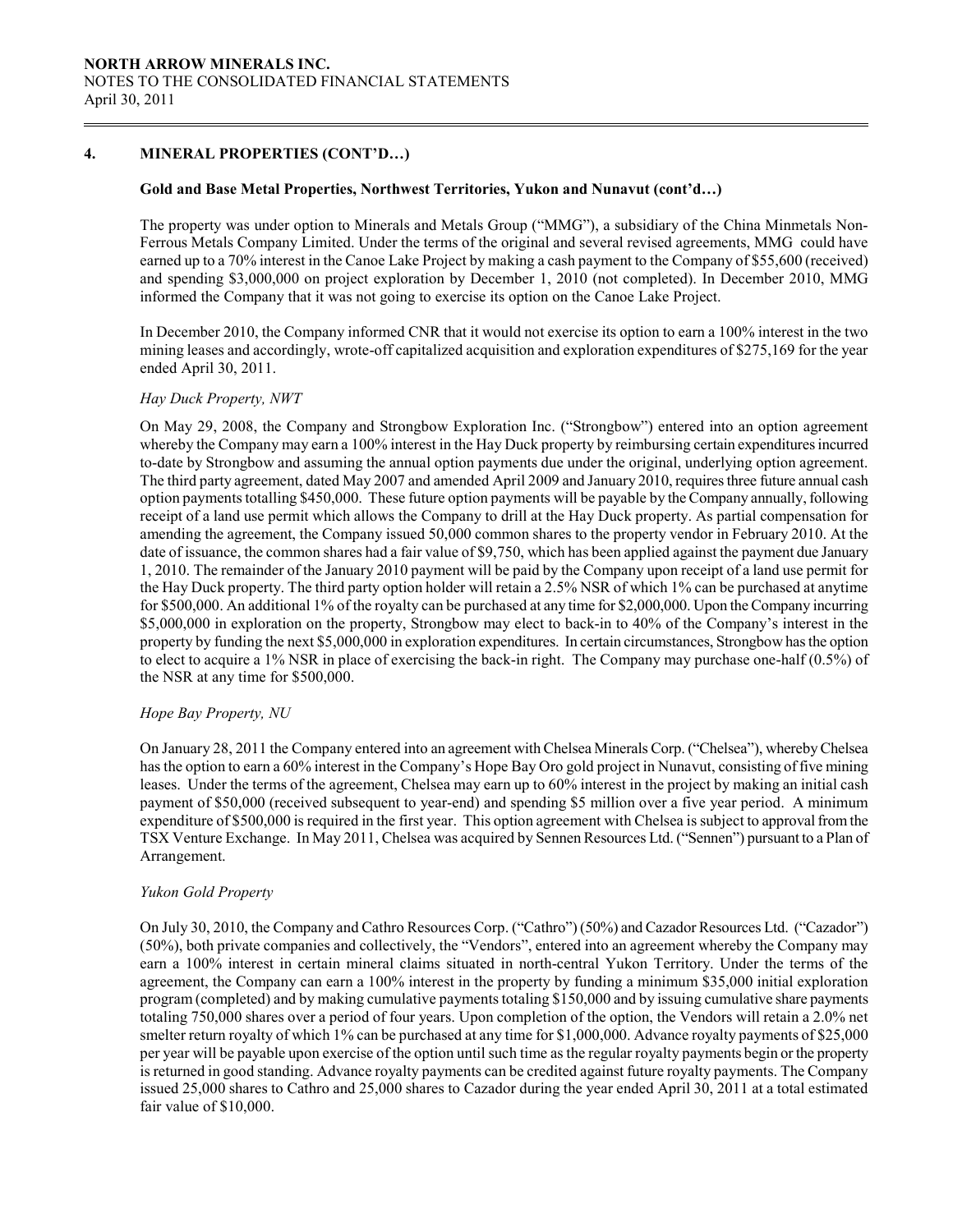# 4. MINERAL PROPERTIES (CONT'D…)

#### Gold and Base Metal Properties, Northwest Territories, Yukon and Nunavut (cont'd…)

#### Nunavut Tunngavik Incorporated ("NTI") Properties, Nunavut

The Company has a 100% interest in the Nunavut Tunngavik Incorporated ("NTI") properties located in the West Kitikmeot region of Nunavut. If a feasibility study is completed on any area within the NTI properties, NTI has the option of taking either a 20% participating interest or a 7.5% net profits royalty in the specific area subject to study. The Company wrote-off \$68,845 relating to certain property segments during the year ended April 30, 2010, since no exploration programs of significance are planned for the foreseeable future on these segments.

The Company continues to maintain an interest in the Anialik property, however, as no exploration programs of significance were planned for the foreseeable future, the Company wrote-off \$2,078,588 for the year ended April 30, 2010.

#### Silvertip Project, Nunavut

The Company entered into an agreement with Strongbow whereby it could earn a 60% interest in the Silvertip Project by spending \$5,000,000 to explore the property prior to December 31, 2011 with a firm commitment to spend \$300,000 prior to December 31, 2007 (incurred). In December 2008, the Company terminated its option to earn an interest in the Silvertip Project and wrote-off capitalized acquisition and exploration costs totaling \$15,197 during the year ended April 30, 2010.

#### Other Properties

Mineral property write-offs of \$21,480 (2010 -17,797) during the year ended April 30, 2011 relate to various other properties in NWT and Nunavut, where no exploration programs of significance are planned for the foreseeable future.

#### Lithium Properties, Northwest Territories and Nunavut

#### Phoenix Lithium Project, NWT

At various times between June 2008 and July 2009, the Company acquired, by staking, eleven claims in the Aylmer Lake area of the Northwest Territories. The claims form one contiguous block and the Company maintains a 100% interest in all the acquired claims.

The Company has no future plans to develop the property and consequently wrote-off \$846,804, the capitalized acquisition and exploration expenses related to this property for the year ended April 30, 2011.

#### Torp Lake Project, Nunavut

In March 2009, the Company acquired, by staking, two claims in the Torp Lake area of Nunavut.

# Lithium Properties, USA

#### Lithium Projects, North Carolina, USA

Between July and September 2009, the Company entered into seven option agreements with landowners in North Carolina. Under the terms of these option agreements, the Company must make cash payments upon execution (US \$84,706 paid) and various annual option payments ranging from US \$9,024 to US \$84,706 (US \$84,706 paid in 2010 and US \$84,706 paid in 2011) between 2010 and 2018.

The Company has decided that it will stop development on the property and consequently wrote off all acquisition and exploration costs totalling \$943,841 on the property for the year ended April 30, 2011.

#### Lithium Projects, Generative

In July 2009, the Company and Strongbow entered into a generative exploration agreement, which establishes an area of interest ("AOI") for the acquisition of lithium exploration properties, mineral rights or other interests (collectively, the "Rights"). Upon notice from Strongbow, the Company may exercise a back-in right to acquire an undivided 40% interest in the AOI and any Rights acquired by Strongbow within the AOI, after Strongbow incurs \$2 million in acquisition and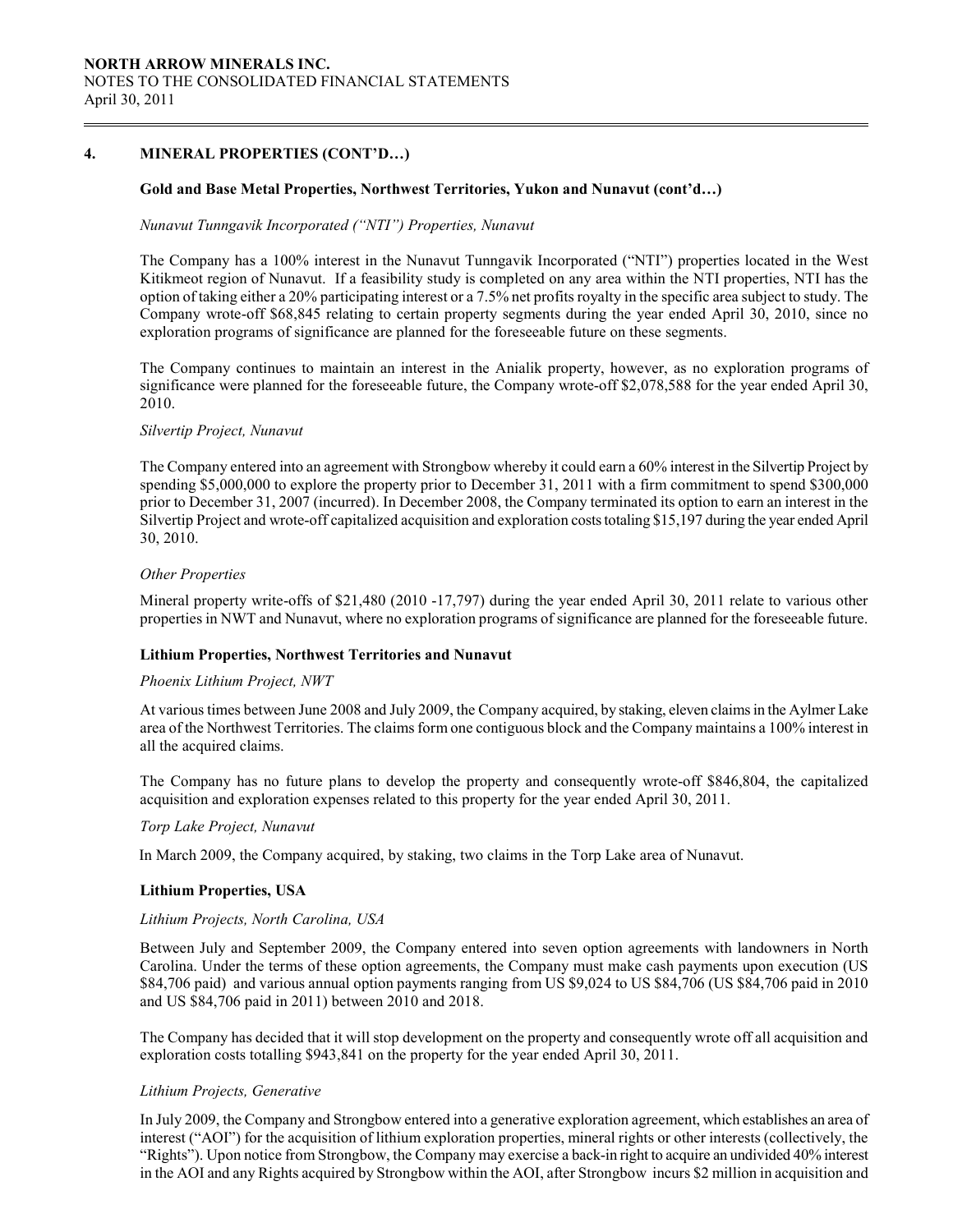# 4. MINERAL PROPERTIES (CONT'D…)

#### Diamond Properties, Northwest Territories and Nunavut (cont'd…)

exploration expenditures. If the Company elects to exercise the back-in right, it must spend \$2 million within thirty-six months from the date of notice, including minimum expenditures of \$500,000 within each twelve-month period. As of April 30, 2011, the Company and Strongbow agreed to terminate this agreement.

The Company has varying interests in a number of diamond properties, including the Lac de Gras and Hammer properties described below.

#### Lac de Gras, NWT

In February 2010, the Company entered into an agreement with a third party option holder to jointly explore its Lac de Gras diamond property. Under the terms of the agreement, the third party option holder can earn a 50% interest in the Lac de Gras diamond property by paying the full legal survey costs required to convert selected existing mineral claims to mining leases (completed), paying the first year's rental fees for the mining leases (completed), and conducting a review of existing geophysical magnetic data (completed). The Company will be responsible for funding the first \$1,000,800 in exploration expenditures on the property, subsequent to which exploration of the Lac de Gras property will be carried out based upon a 50/50 joint venture.

#### Hammer, Nunavut

In October 2008, the Company and Stornoway Diamond Corporation ("Stornoway") revised a pre-existing agreement on the Bear property, Nunavut, to include an area of interest, known as the "Hammer AOI", into the agreement. As a result of this revision, the Company holds a 25% interest in the property and Stornoway holds a 75% interest. The portion of the property comprising the original Bear Property is subject to an underlying 2% NSR and 2% GOR.

# 5. CAPITAL STOCK AND CONTRIBUTED SURPLUS

|                                                                   | Number<br>of Shares |               | Amount     | Contributed<br>Surplus |
|-------------------------------------------------------------------|---------------------|---------------|------------|------------------------|
| Authorized                                                        |                     |               |            |                        |
| Unlimited common shares without par value                         |                     |               |            |                        |
| As at April 30, 2009                                              | 25,810,795          | <sup>\$</sup> | 6,137,617  | \$<br>450,459          |
| Shares issued for mineral property                                | 100,000             |               | 17,250     |                        |
| Private placements                                                | 15,467,500          |               | 2,472,410  |                        |
| Share issue costs                                                 | 240,000             |               | (91, 975)  | 30,940                 |
| Exercise of warrants                                              | 2,427,250           |               | 367,800    | (3,712)                |
| Tax benefits renounced to flow-through share subscribers (Note 7) |                     |               | (147,500)  |                        |
| Stock-based compensation                                          |                     |               |            | 130,276                |
| As at April 30, 2010                                              | 44,045,545          |               | 8,755,602  | 607,963                |
| Shares issued for mineral property                                | 50,000              |               | 10,000     |                        |
| Private placements                                                | 3,958,333           |               | 712,500    |                        |
| Share issue costs                                                 |                     |               | (43, 783)  |                        |
| Exercise of warrants                                              | 4,604,500           |               | 534,450    | (26,300)               |
| Tax benefits renounced to flow-through share subscribers (Note 7) |                     |               | (203, 063) |                        |
| Stock-based compensation                                          |                     |               |            | 121,270                |
| As at April 30, 2011                                              | 52,658,378          |               | 9,765,706  | \$<br>702,933          |

#### Share issuances

In June 2009, the Company completed a non-brokered private placement of 5,000,000 flow-through units ("FT Units") at a price of \$0.10 per FT Unit, for gross proceeds of \$500,000. Each FT Unit consisted of one flow-through common share and one non-flow through common share purchase warrant. Each warrant could be exercised to acquire one common share at a price of \$0.20 per share until June 1, 2010. The Company paid certain finders fees of 240,000 common shares at a value of \$24,000. The Company also issued 300,000 warrants to the finders. Each finder's warrant was exercisable to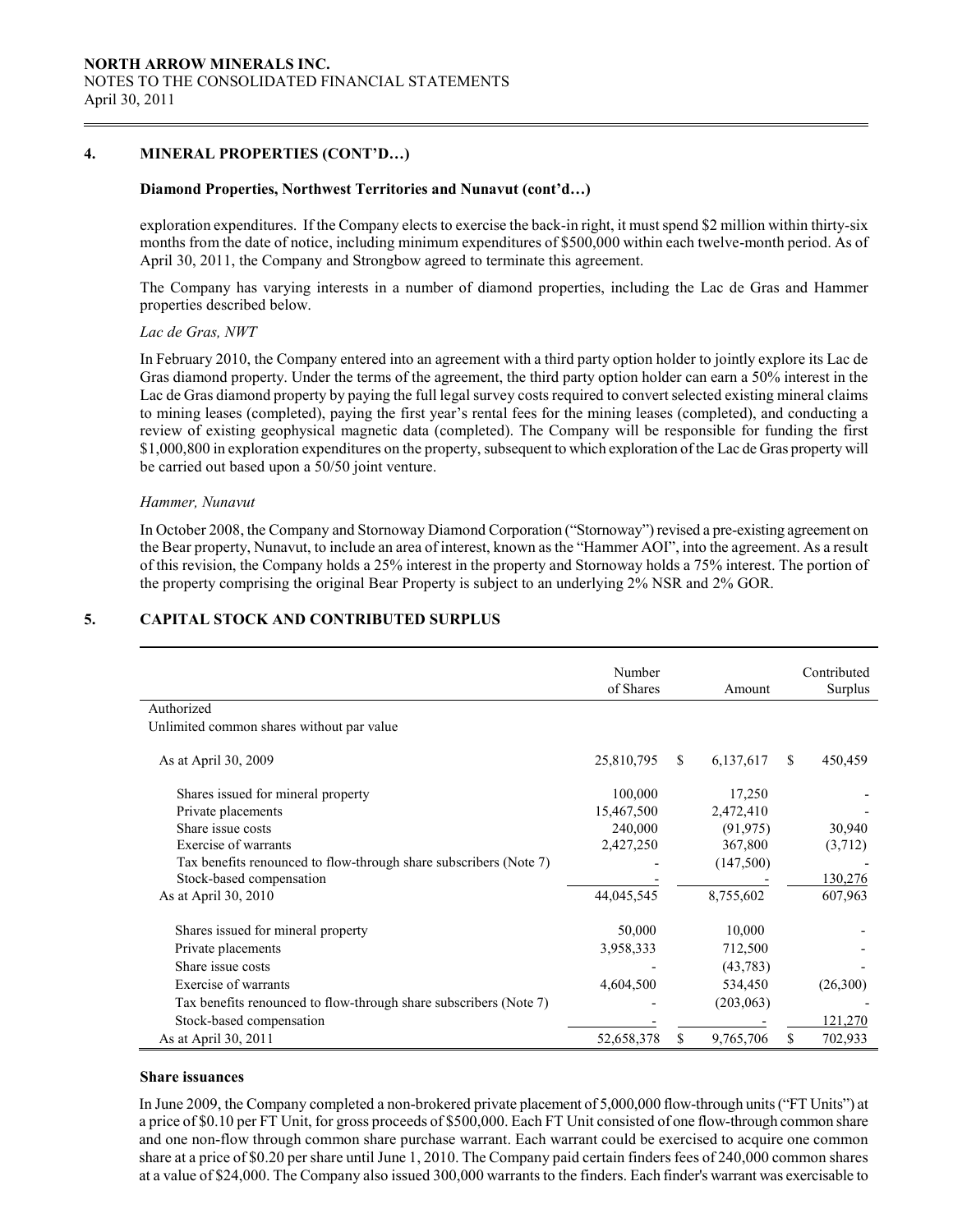# 5. CAPITAL STOCK AND CONTRIBUTED SURPLUS (CONT'D…)

#### Share issuances (cont'd…)

acquire one common share of the Company at \$0.15 per share until June 1, 2010. The fair value of the warrants was estimated to be \$30,940 using the Black-Scholes option pricing model (1.07% risk-free interest rate; one-year term; 0.00% dividend yield; 100% volatility).

In August 2009, the Company completed a non-brokered private placement of 2,206,500 units at a price of \$0.22 per unit, for total gross proceeds of \$485,430. Each unit consisted of one common share and one-half of one common share purchase warrant. Each full warrant entitled the holder to purchase one additional common share at a price of \$0.32 per share. A total of 1,045,750 warrants expired February 21, 2011 and the remaining 57,500 warrants expired February 26, 2011.

In March, 2010, the Company completed a non-brokered private placement of 2,780,000 units at a price of \$0.18 per unit for total gross proceeds of \$500,400. Each unit consisted of one common share of the Company and one-half of one common share purchase warrant. Each full warrant entitles the holder to purchase one additional common share of the Company until March 26, 2011(subsequently extended to September 26, 2011) at a price of \$0.30 per share.

In April, 2010, the Company completed a non-brokered private placement of 5,481,000 units at a price of \$0.18 per unit, for total gross proceeds of \$986,580. Each unit consisted of one common share of the Company and one-half of one common share purchase warrant. Each full warrant entitled the holder to purchase one additional common share of the Company until April 20, 2011 (subsequently extended to October 20, 2011) at a price of \$0.30 per share.

In August 2010, the Company completed a non-brokered private placement of 3,958,333 flow-through units (the "FT Units") at a price of \$0.18 per FT Unit, for total gross proceeds of \$712,500. Each FT Unit consisted of one flow-through common share and one-half of one non-flow-through common share purchase warrant. Each full warrant entitles the holder to purchase one additional common share until August 20, 2011 at a price of \$0.25 per share. As part of this private placement, the Company paid finder's fees of \$38,220.

#### Stock options and warrants

The Company's stock option plan (the "Plan") was approved by shareholders at the September 2010 annual meeting. The Plan gives the directors the authority to grant options to directors, officers, employees and consultants. The maximum number of shares to be issued under the Plan is 10% of the issued and outstanding common shares at the time of the grant. The exercise price of each option granted shall not be less than the market price at the date of grant less a discount up to 25% in accordance with the policies of the TSX Venture Exchange ("TSXV"). Options granted can have a term up to 5 years with vesting provisions determined by the directors in accordance with TSXV policies for Tier 2 Issuers, with a typical vesting period of 25% upon grant and 25% every six months thereafter.

|                |               |               |          | Number of     |                           |
|----------------|---------------|---------------|----------|---------------|---------------------------|
|                | Number of     |               | Exercise | <b>Shares</b> |                           |
|                | <b>Shares</b> |               | Price    | Vested        | <b>Expiry Date</b>        |
| <b>Options</b> | 54,000        | <sup>\$</sup> | 0.25     | 54,000        | September 15, 2011        |
|                | 148,000       |               | 0.25     | 148,000       | March 29, 2012            |
|                | 1,125,000     |               | 0.40     | 1,125,000     | August 7, 2012            |
|                | 1.410.000     |               | 0.20     | 1,410,000     | June 4, 2014              |
|                | 200,000       |               | 0.30     | 200,000       | September 2, 2014         |
|                | 150,000       |               | 0.19     | 112,500       | March 26, 2015*           |
|                | 150.000       |               | 0.25     | 112,500       | March 26, 2015*           |
|                | 1.000.000     |               | 0.20     | 250,000       | March 7, 2016             |
|                |               |               |          |               |                           |
| Warrants       |               |               |          |               |                           |
|                | 1,979,167     |               | 0.25     | 1,979,167     | August 20, 2011 (Note 12) |
|                | 1,390,000     |               | 0.30     | 1,390,000     | September 26, 2011        |
|                | 2,740,500     |               | 0.30     | 2,740,500     | October 20, 2011          |

As at April 30, 2011, the following stock options and warrants were outstanding:

\*subsequently cancelled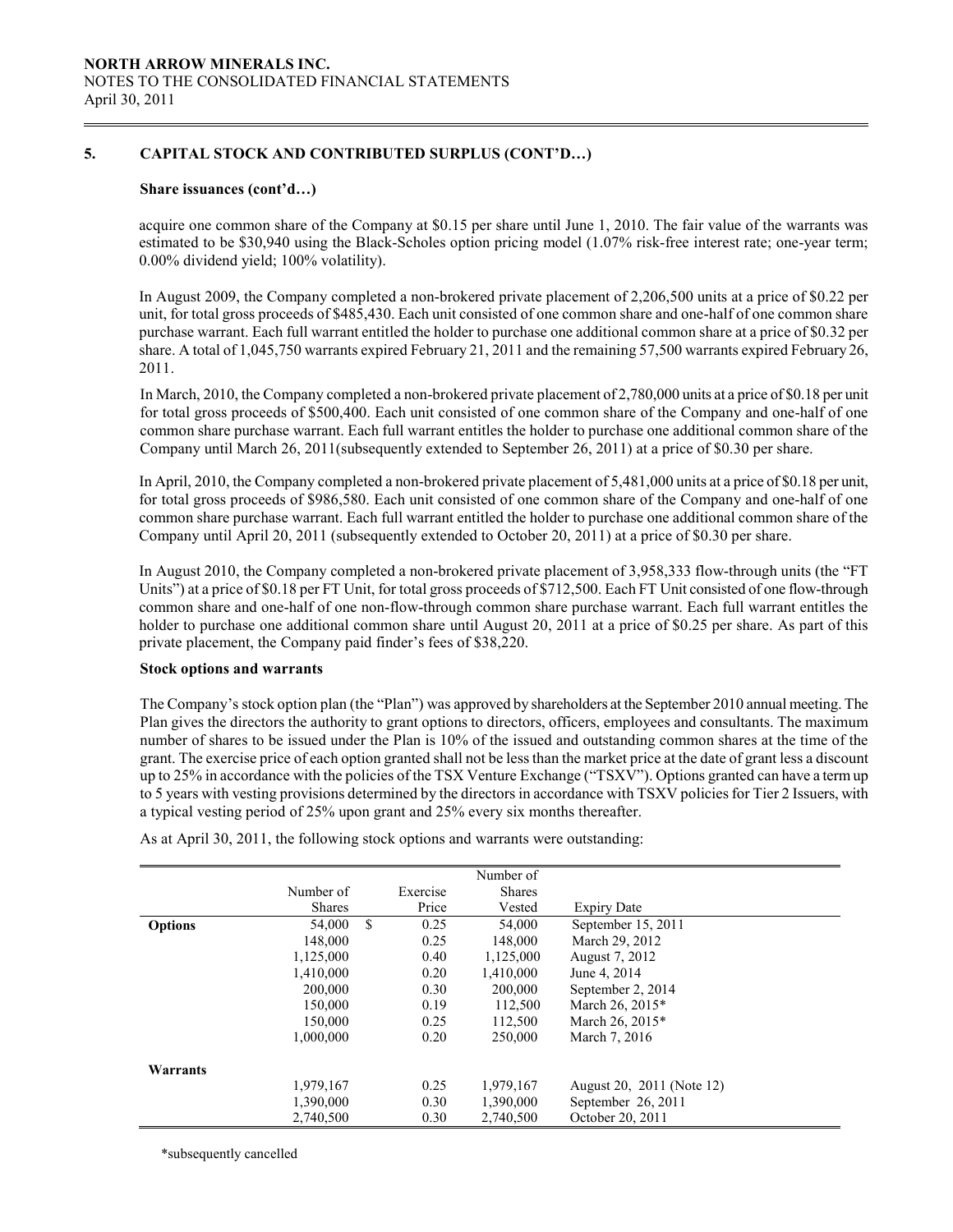# 5. CAPITAL STOCK AND CONTRIBUTED SURPLUS (CONT'D…)

#### Stock options and warrants (cont'd…)

 $\overline{a}$ 

A summary of the Company's stock option activity is as follows:

|            | Weighted              |
|------------|-----------------------|
| Number     | Average               |
| of Options | <b>Exercise Price</b> |
| 1,727,300  | \$<br>0.35            |
| 1,910,000  | 0.21                  |
| (57,000)   | 0.37                  |
| (255, 800) | 0.26                  |
|            |                       |
| 3,324,500  | 0.28                  |
| 1,000,000  | 0.20                  |
| (87,500)   | 0.25                  |
|            |                       |
| 4,237,000  | \$<br>0.26            |
|            |                       |
| 3,412,000  | \$<br>0.28            |
|            |                       |

A summary of the Company's warrant activity is as follows:

|                         | Number      | Weighted              |
|-------------------------|-------------|-----------------------|
|                         | of          | Average               |
|                         | Warrants    | <b>Exercise Price</b> |
| Balance, April 30, 2009 | 7,125,000   | \$<br>0.12            |
| Granted                 | 10,533,750  | 0.25                  |
| Expired                 | (733,750)   | 0.15                  |
| Exercised               | (2,427,250) | 0.15                  |
|                         |             |                       |
| Balance, April 30, 2010 | 14,497,750  | 0.21                  |
| Granted                 | 1,979,167   | 0.25                  |
| Exercised               | (4,604,500) | 0.11                  |
| Expired                 | (5,762,750) | 0.22                  |
|                         |             |                       |
| Balance, April 30, 2011 | 6,109,667   | \$<br>0.28            |

 In March 2010, the Company issued 1,390,000 warrants exercisable at \$0.30 until March 26, 2011 to subscribers of a private placement. In March 2011, the Company received regulatory approval to extend the expiry date for those warrants by six months to September 26, 2011.

 In April 2010, the Company issued 2,740,500 warrants exercisable at \$0.30 until April 20, 2011 to subscribers of a private placement. In March 2011, the Company received regulatory approval to extend the expiry date for those warrants by six months to October 20, 2011.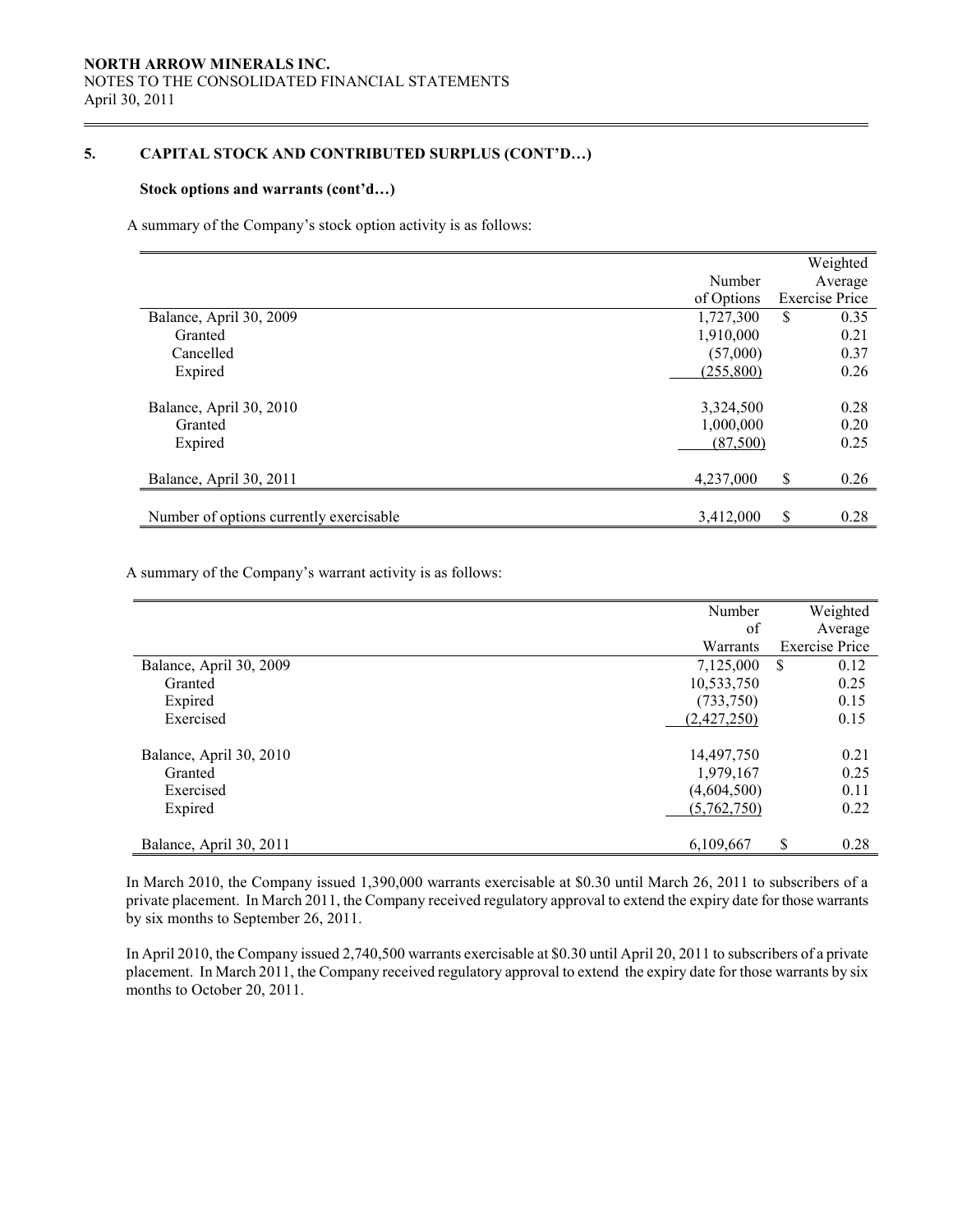# 5. CAPITAL STOCK AND CONTRIBUTED SURPLUS (CONT'D…)

#### Stock-based compensation

 During the year ended April 30, 2011, the Company granted 1,000,000 stock options (April 30, 2010 – 1,910,000). The estimated fair value of the options granted during the year is \$109,058 (April 30, 2010 - \$244,622). During the year ended April 30, 2011 the Company recognized stock-based compensation of \$121,270 (April 30, 2010 - \$130,276) relating to options vested during the year.

The following assumptions were used for the Black Scholes valuation of stock options granted:

|                          | Year Ended April<br>30, 2011 | Year Ended April 30,<br>2010 |
|--------------------------|------------------------------|------------------------------|
|                          |                              |                              |
| Risk-free interest rate  | $2.21\%$                     | $1.58\% \sim 2.57\%$         |
| Expected life of options | 3.0 years                    | $1.5 - 5.0$ years            |
| Annualized volatility    | $100\%$                      | 100%                         |
| Dividend rate            | $0.00\%$                     | $0.00\%$                     |

## 6. RELATED PARTY TRANSACTIONS

|                                                             |   | <b>April 30, 2011</b> | April 30, 2010 |
|-------------------------------------------------------------|---|-----------------------|----------------|
| Strongbow, a company with two common directors and a common |   |                       |                |
| officer                                                     |   | 17,655                | 28,364         |
| Stornoway, a company with a common officer                  |   | 12,206                | 7.301          |
| <b>Directors</b>                                            |   | 39,637                | 40.945         |
|                                                             | S | 69.498                | 76.610         |

- a) During the year ended April 30, 2011, the Company paid or accrued \$129,210 (April 30, 2010 \$133,982) for shared technical services and rent to Strongbow.
- b) During the year ended April 30, 2011, the Company paid or accrued \$23,451 (April 30, 2010 \$31,072) for administrative and accounting services to Stornoway.
- c) During the year ended April 30, 2011, the Company paid \$Nil (April 30, 2010 \$7,350) for technical services to a private company controlled by a director.
- d) During the year ended April 30, 2011, the Company paid \$1,338 (April 30, 2010 \$Nil) for office rent to a company controlled by a director.
- e) During the year ended April 30, 2011, the Company paid consulting fees of \$150,833 (April 30, 2010 \$Nil) to a company controlled by a director and a company controlled by an officer of the company.
- f) Included in prepaid expenses as at April 30, 2011 is \$10,000 (April 30, 2010 \$Nil) paid to the President of the Company for future management services.

#### Promissory Note Payable

In January 2010, a private company controlled by a director loaned the Company \$100,000 for short-term working capital. In February 2010, the private company loaned the Company an additional \$100,000 bringing the total owed to \$200,000. This amount was evidenced by a promissory note and was unsecured, bearing no interest and was due on March 31, 2010 (paid).

 These transactions were in the normal course of operations and were measured at the exchange value, which represented the amount of consideration established and agreed to by the related parties.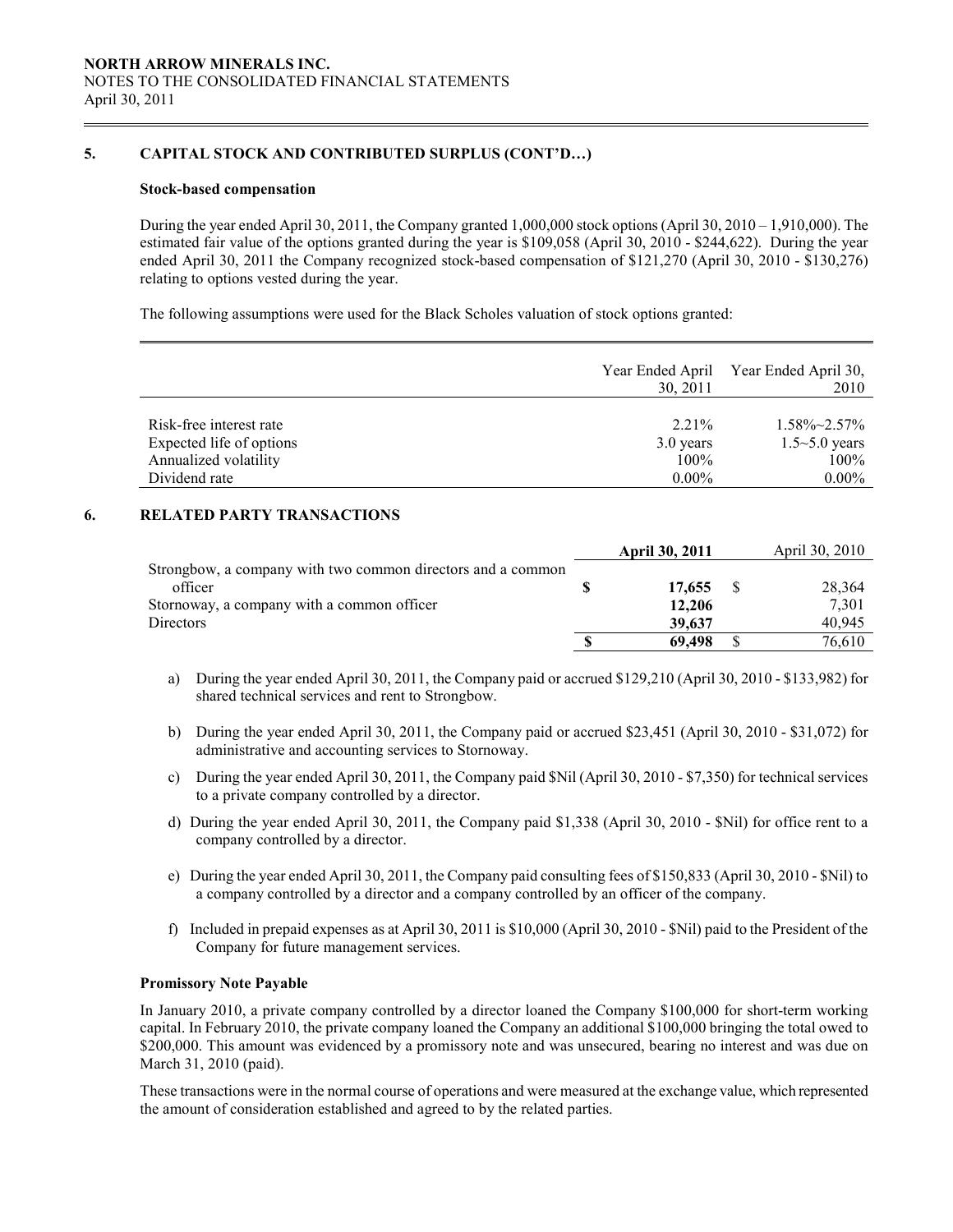# 7. INCOME TAXES

 $\overline{a}$ 

A reconciliation of income taxes at statutory rates with the reported taxes is as follows:

|                                                 |   | 2011        |              | 2010        |
|-------------------------------------------------|---|-------------|--------------|-------------|
| Loss before income taxes                        |   | (2,912,325) | <sup>S</sup> | (2,902,607) |
| Expected income tax recovery                    | S | 811,555     |              | 858,119     |
| Non-deductible items                            |   | (635, 376)  |              | (662, 822)  |
| Recognized (unrecognized) benefit of tax assets |   | 26,884      |              | (47, 797)   |
| Future income tax recovery                      |   | 203,063     |              | 147,500     |

 As at April 30, 2011, the Company has approximately \$1,817,000 in non-capital losses available for deduction against future year's taxable income. These losses will expire up to 2031.

Subject to certain restrictions, the Company has approximately \$4,520,000 of mineral property expenditures available to reduce taxable income of future years.

During the year ended April 30, 2011, the Company issued 3,958,333 (2010 – 5,000,000) common shares on a flowthrough basis for gross proceeds of \$712,500 (2010 - \$500,000). The flow-through agreements require the Company to renounce certain tax deductions for Canadian exploration expenses incurred on the Company's mineral properties to the flow-through participants. The Company has renounced exploration expenditures of \$712,500 (2010 - \$500,000), which resulted in an initial future income tax liability and a charge against capital stock of \$203,063 (2010 – \$147,500).

The significant components of the Company's future income tax assets are as follows:

|                           | 2011                           |               | 2010      |
|---------------------------|--------------------------------|---------------|-----------|
| Future income tax assets  |                                |               |           |
| Equipment                 | 3,468                          | -S            | 3,298     |
| Non-capital losses        | 454,209                        |               | 298,018   |
| Share issuance costs      | 31,970                         |               | 41,607    |
| Mineral properties        | 915,719                        |               | 247,424   |
|                           | 1,405,366                      |               | 590,347   |
| Less: valuation allowance | (1,405,366)                    |               | (590,347) |
|                           | \$<br>$\overline{\phantom{a}}$ | <sup>\$</sup> |           |

# 8. SUPPLEMENTAL DISCLOSURE WITH RESPECT TO CASH FLOWS

The significant non-cash transactions for the period ended April 30, 2011 were:

- a) The Company incurring mineral property expenditures of \$9,176 (April 30, 2010 \$68,230) that are included in accounts payable and accrued liabilities at April 30, 2011.
- b) The Company incurring mineral property expenditures of \$5,784 (April 30, 2010 \$12,680) that are included in due to related parties at April 30, 2011.
- c) The Company incurring mineral property cost recoveries of \$79,912 (April 30, 2010 \$Nil) that are included in receivables at April 30, 2011.
- d) The Company issuing 50,000 common shares valued at \$10,000 (April 30, 2010 100,000 common shares valued at \$17,250) pursuant to property option agreements (Note 4).
- e) During the year ended April 30, 2010, the Company issuing 300,000 finder's warrants with a value of \$30,940 and issuing 240,000 common shares with a value of \$24,000 to the finders as a financing fee for a non-brokered private placement.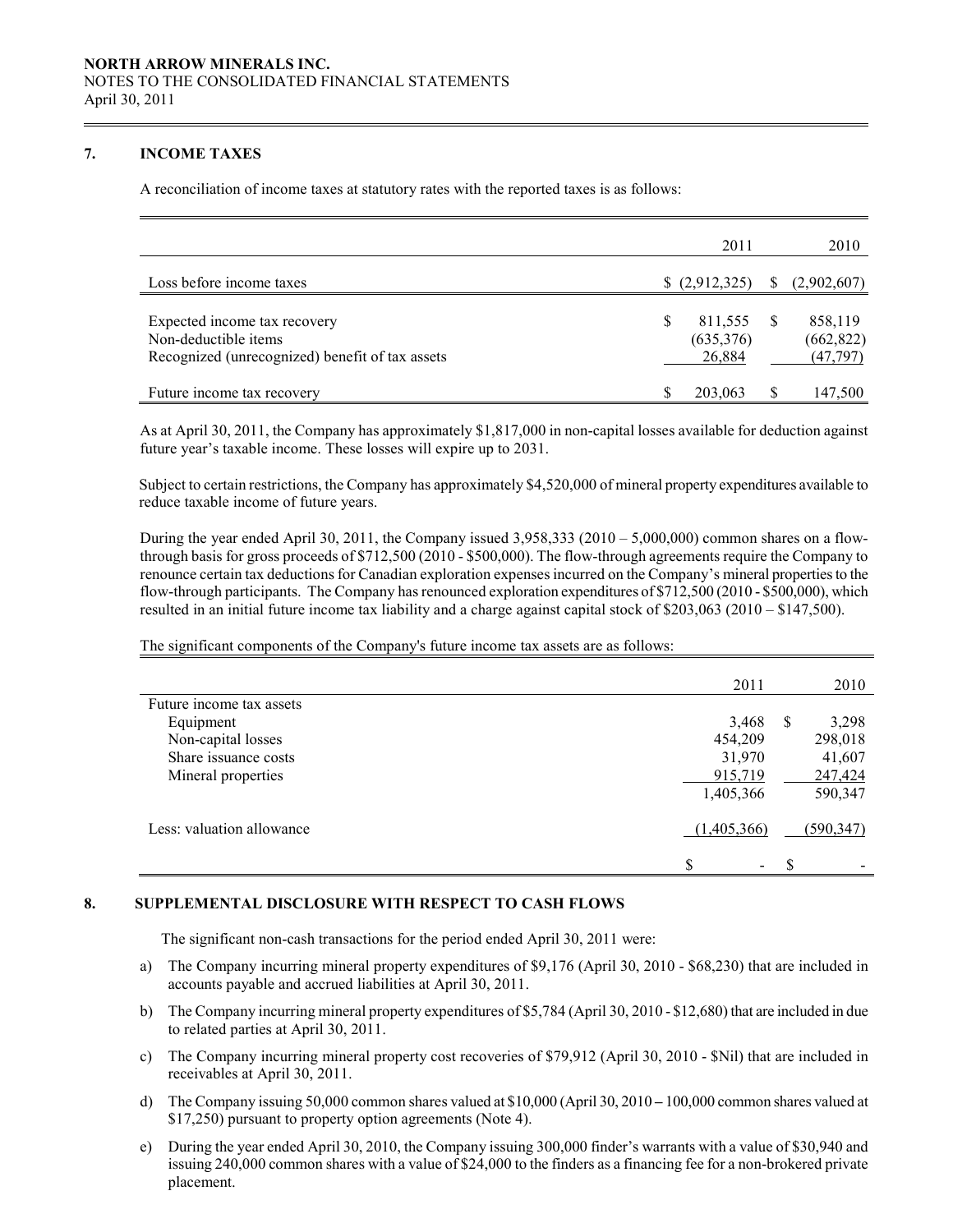## 9. SEGMENTED INFORMATION

 $\overline{a}$ 

The Company operates in one business segment being the exploration of mineral properties in Canada and the United States as follows:

|                           | <b>April 30, 2011</b> |  |               |         | April 30, 2010 |   |               |                     |
|---------------------------|-----------------------|--|---------------|---------|----------------|---|---------------|---------------------|
|                           |                       |  | <b>United</b> |         |                |   | United        |                     |
|                           | Canada                |  | <b>States</b> | Total   | Canada         |   | <b>States</b> | Total               |
| <b>Mineral Properties</b> | 857.897               |  |               | 857,897 | \$1,551,008    | S |               | 656,643 \$2,207,651 |
| Equipment                 | 1,585                 |  |               | 1.585   | 2,264          |   | -             | 2,264               |
|                           | 859,482               |  | - \$          | 859,482 | \$1,553,272    |   | 656.643       | \$2,209,915         |

## 10. FINANCIAL INSTRUMENTS AND RISK MANAGEMENT

The Company's financial instruments consist of cash, receivables, accounts payable and accrued liabilities, and due to related parties. Cash is carried at fair value using a level 1 fair value measurement. The carrying value of receivables, accounts payable and accrued liabilities and due to related parties approximates their fair values due to their immediate or short-term maturity.

The Company is exposed to a variety of financial risks by virtue of its activities, including credit risk, interest rate risk, liquidity risks, and foreign currency risk. The Company's objective with respect to risk management is to minimize potential adverse effects on the Company's financial performance. The Board of Directors provides direction and guidance to management with respect to risk management. Management is responsible for establishing controls and procedures to ensure that financial risks are mitigated to acceptable levels.

#### Credit risk

Credit risk is the risk of financial loss to the Company if a counter-party to a financial instrument fails to meet its contractual obligations. The Company's cash is held in high quality financial institutions. The Company's receivables consist primarily of sales tax receivables due from the federal government and receivables from companies with which the Company has exploration agreements or options. The maximum exposure to credit risk at the reporting date is the carrying value of the Company's receivables and cash.

#### Interest rate risk

Interest rate risk is the risk that the fair value or future cash flows of a financial instrument will fluctuate because of changes in market interest rates. Financial assets and liabilities with variable interest rates expose the Company to interest rate risk with respect to its cash flow. It is management's opinion that the Company isn't exposed to significant interest rate risk arising from these financial instruments.

#### Liquidity risk

Liquidity risk is the risk that the Company will not be able to meet its obligations as they become due. The Company's ability to continue as a going concern is dependent on management's ability to raise the funds required through future equity financings, asset sales or exploration option agreements, or a combination thereof. The Company has no regular cash flow from its operating activities. The Company manages its liquidity risk by forecasting cash flow requirements for its planned exploration and corporate activities and anticipating investing and financing activities. Management and the Board of Directors are actively involved in the review, planning and approval of annual budgets and significant expenditures and commitments. Failure to realize additional funding, as required, could result in the delay or indefinite postponement of further exploration and development of the Company's properties. As at April 30, 2011, the Company had cash of \$671,960 (2010 - \$1,126,124) available to settle current liabilities of \$129,445 (2010 - \$191,837).

#### Foreign Currency Risk

 The Company has some exposure to foreign currency risk with its mineral properties in the United States however; the majority of its assets and liabilities are denominated in Canadian dollars. The Company's exploration activities and ongoing land tenure expense in the United States make it subject to foreign currency fluctuations, which may affect the Company's financial position, and cash flows. The Company is affected by changes in exchange rates between the Canadian Dollar and the US dollar. The Company does not presently invest in foreign currency contracts to